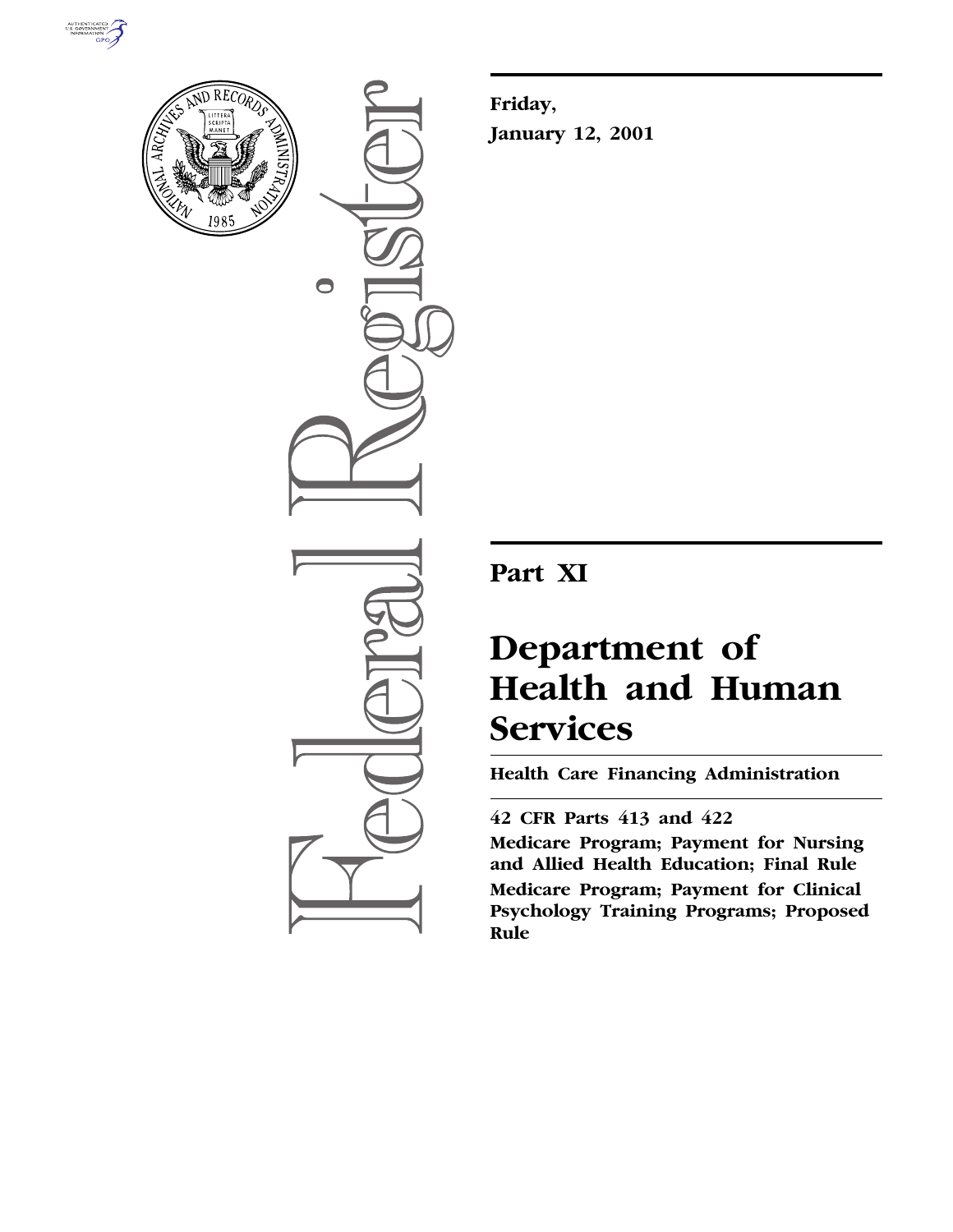#### **DEPARTMENT OF HEALTH AND HUMAN SERVICES**

#### **Health Care Financing Administration**

#### **42 CFR Parts 413 and 422**

**[HCFA–1685–F, previously BPD–685–F]**

#### **RIN 0938–AE79**

#### **Medicare Program; Payment for Nursing and Allied Health Education**

**AGENCY:** Health Care Financing Administration (HCFA), HHS. **ACTION:** Final rule.

**SUMMARY:** This final rule sets forth in regulations Medicare policy for the payment of costs of approved nursing and allied health education programs. In addition, the rule clarifies the payment methodology for certified registered nurse anesthetist education programs.

In general, the final rule clarifies and restates payment policies previously established in the Provider Reimbursement Manual and other documents, but never specifically addressed in regulations. The final rule carries out a directive made in the Omnibus Budget Reconciliation Act of 1989 and addresses changes required by the Omnibus Budget Reconciliation Act of 1990.

**DATES:** These regulations are effective on March 13, 2001.

*Copies:* To order copies of the **Federal Register** containing this document, send your request to: New Orders, Superintendent of Documents, P.O. Box 371954, Pittsburgh, PA 15250–7954.

Please specify the date of the issue requested and enclose a check or money order payable to the Superintendent of Documents, or enclose your Visa or Master Card number and expiration date. Credit card orders can also be placed by calling the order desk at (202) 512–1800 or by faxing to (202) 512– 2250. The cost for each copy is \$8. As an alternative, you can view and photocopy the **Federal Register** document at most libraries designated as Federal Depository Libraries and at many other public and academic libraries throughout the country that receive the **Federal Register**.

This **Federal Register** document is also available from the **Federal Register** online database through GPO Access, a service of the U.S. Government Printing Office. Free public access is available on a Wide Area Information Server (WAIS) through the Internet and via asynchronous dial-in. Internet users can access the database by using the World Wide Web. The home page of the Superintendent of Documents is http://

www.access.gpo.gov/nara/. Utilizing local WAIS client software, or telnet, enter swais.access.gpo.gov, then log in as guest (no password required). Dial-in users should use communications software and modem to call (202) 512– 1661; enter swais, then log in as guest (no password required).

**FOR FURTHER INFORMATION CONTACT:** Rebecca Hirshorn, (410) 786–3411. **SUPPLEMENTARY INFORMATION:** The sections contained within this document have been constructed according to the framework outlined in the table of contents that follows. We have summarized pertinent material from our proposed rule followed by public comments and our responses, along with explanations of the provisions of the final rule. Other tools to assist the reader in navigating the document include a crosswalk of reorganized text for § 413.85 and a list of frequently used acronyms.

#### **Table of Contents**

I. Background

- A. Legislative Summary
- B. The Omnibus Budget Reconciliation Act of 1989
- C. The Omnibus Budget Reconciliation Act of 1990
- II. Provisions of the Proposed Rule and Responses to Public Comments
	- A. Determining Provider-Operated Programs
	- B. Nursing and Allied Health Education Specialties and Accrediting Bodies
	- C. Determination of Net Costs
	- D. Payment for Certain Nonprovider-Operated Programs under Public Law 101–508
	- E. Costs of Education Activities Considered to be Normal Operating Costs
- F. Net Costs of Approved Certified Registered Nurse Anesthetist (CRNA) Educational Programs
- III. Provisions of the Final Rule
- IV. Regulatory Impact Analysis
- V. Information Collection Requirements Regulations Text

#### **Alphabetical List of Acronyms Appearing in the Final Rule**

- AMA American Medical Association
- APTA American Physical Therapy Association
- CAHEA Committee on Allied Health Education and Accreditation
- CAAHEP Commission on Accreditation of Allied Health Education Programs
- CRNA Certified Registered Nurse Anesthetist
- EMT–P Emergency Medical Technician and Paramedic Programs
- 
- GME Graduate Medical Education<br>HHA Home Health Agency
- HHA Home Health Agency<br>MSA Metropolitan Statistic Metropolitan Statistical Area
- NAACLS National Accrediting Agency for Clinical Laboratory Sciences
- SNF Skilled Nursing Facility
- OBRA Omnibus Budget Reconciliation Act
- OMB Office of Management and Budget

RFA Regulatory Flexibility Act WAIS Wide Area Information Server

#### **I. Background**

In 1992, we issued a proposed rule in the **Federal Register** (57 FR 43659) that addressed Medicare payment for costs of approved nursing and allied health education programs, including the requirements imposed by the provisions of the Omnibus Budget Reconciliation Act of 1989 (Public Law 101–239) and the Omnibus Budget Reconciliation Act of 1990 (Public Law 101–508).

• Since the inception of Medicare in 1965, we have recognized an obligation to share in the costs of educational activities sponsored by participating providers until the community at large chose to bear them in some other manner. Medicare has historically reimbursed providers for the program's share of costs associated with approved educational activities. The activities may be broken down into three general categories, each with distinct payment policies:

• Approved graduate medical education (GME) programs in medicine, osteopathy, dentistry, and podiatry. Medicare makes direct and indirect GME payment to hospitals for the training of interns and residents. The existing rules for direct GME payment policy are found at 42 CFR 413.86; the rules for indirect GME payment policy are found at 42 CFR 412.105.

• Approved nursing and allied health (paramedical) education programs operated by the provider. (In this document, we use the term ''allied health'' rather than ''paramedical,'' since Medicare currently allows the costs of approved training programs for medical records librarians, medical technologists, and other disciplines for which the term "allied health" is more appropriate. ''Allied health'' is the term most commonly used to refer to these health care profession specialties.) Costs for these programs are excluded from inpatient operating cost definitions, payment rate calculations under the prospective payment system, and target amount calculations subject to rate-ofincrease ceilings for hospitals and hospital units excluded from the prospective payment system. These costs are separately identified and ''passed through'' (that is, paid separately on a reasonable cost basis).

• Other educational programs and activities. All other costs that can be categorized as educational programs and activities are considered to be part of normal operating costs and are covered on a per-case basis for hospitals subject to the inpatient prospective payment system, or on a reasonable cost basis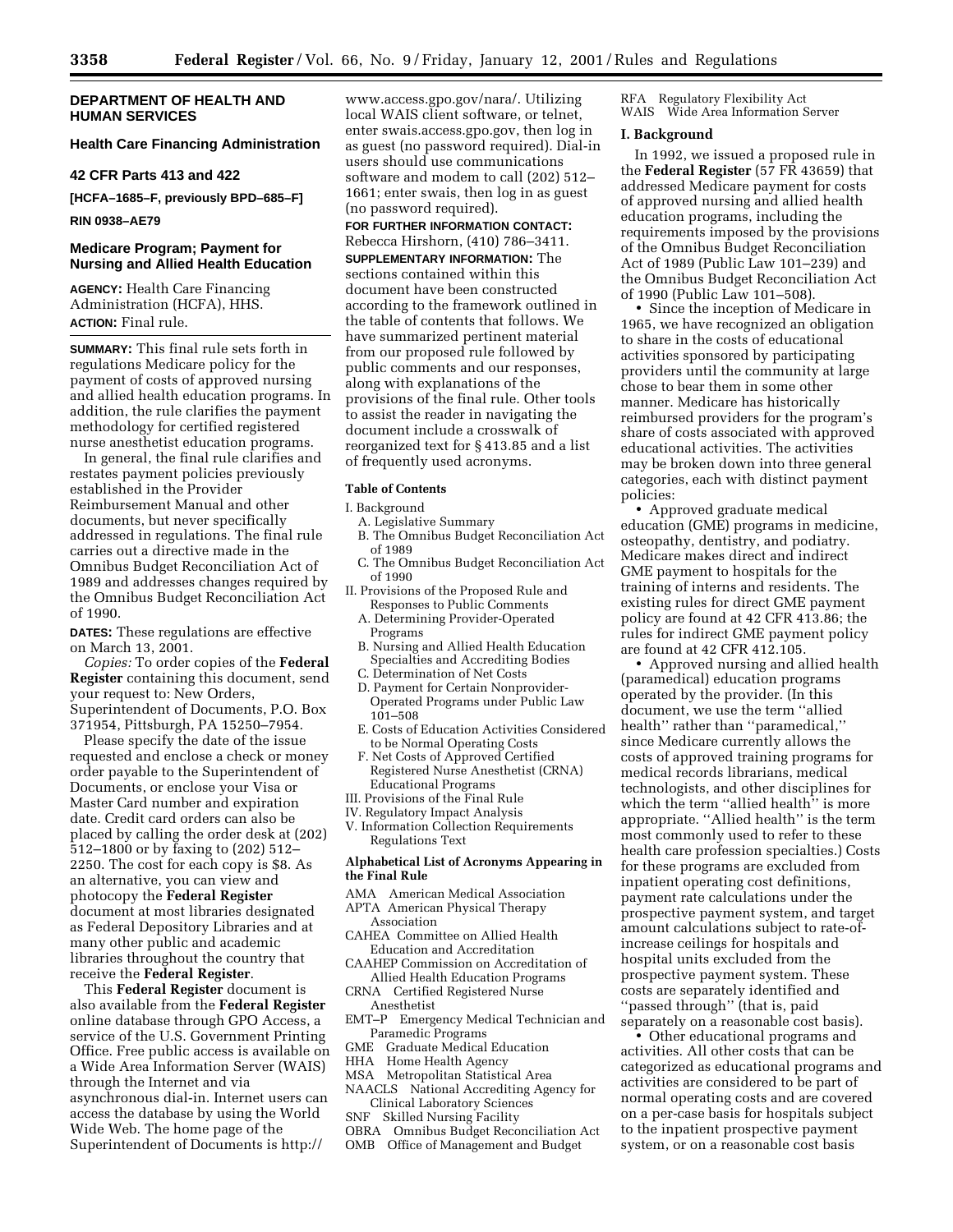subject to the rate-of-increase limits for hospitals and hospital units excluded from the prospective payment system.

#### *A. Legislative Summary*

The following milestones offer a brief historical perspective of the regulations, Congressional actions, court decisions, and manual revisions that have led to our current policy concerning the costs of nursing and allied health education:

• The first regulation to address HCFA's obligation to share in the costs of nursing and allied health education was published in the **Federal Register** on November 22, 1966 (31 FR 14814) at 20 CFR 405.421 (redesignated as 42 CFR 405.421 on September 30, 1977, and further redesignated as 42 CFR 413.85 on September 30, 1986). In that regulation, the net cost of approved educational programs was defined as ''the cost of approved educational activities (including stipends of trainees, compensation of teachers, and other costs), less any reimbursement from grants, tuition, and specific donations.'' The regulation also defined approved educational activities as ''formally organized or planned programs of study usually engaged in by providers in order to enhance the quality of patient care in an institution'' (20 CFR 405.421(b)(1)).

• The types of costs that were allowable as costs of approved educational activities were set forth in both the regulations and the Provider Reimbursement Manual (Chapter 4). Both the regulations and the manual repeated the Congressional Committee Report language from the Social Security Amendments of 1965 (Public Law 89–97) that Medicare would share in the costs of educational activities until communities bore them in some other way (S. Rep. No. 404, 89th Cong., 1st Sess., 36 (1965) and H.R. Rept. No. 213, 89th Cong., 1st Sess., 32 (1965)). In addition, both sources clearly stated that it was not intended that Medicare should pay for increased costs resulting from a redistribution of costs from educational institutions to providers (20 CFR 405.421(c) and section 404.2 of the manual).

• The Social Security Amendments of 1972 (Public Law 92–603) authorized the Secretary to set prospective limits on the costs reimbursed by Medicare. At that time, the costs of approved educational activities were not excluded from costs subject to the limits. Instead, the regulations allowed a provider to apply for an exception to the limits for costs attributable to the operation of an approved medical education program (20 CFR 405.460(f)(2)).

• Section 404.2 of the Provider Reimbursement Manual was revised in November 1975 to specify that in order for costs to be allowable for approved educational activities, an approved nursing or allied health education program had to be operated by a provider.

• Over the next several years, attempts by intermediaries to apply this policy were consistently overruled by the Provider Reimbursement Review Board. These Board decisions were consistently reversed by the Administrator of HCFA. Several of these cases were then litigated in the Federal courts, and in each case that went to a decision on the merits, the courts upheld the Board.

• The most significant of these cases was generally considered to be *St. John's Hickey Memorial Hospital, Inc.* v. *Califano,* 599 F.2d 803 (7th Cir. 1979). In that case, the U.S. Court of Appeals for the Seventh Circuit sustained the decision of the Provider Reimbursement Review Board that § 405.421(c), as it existed at that time, did not require the provider to be the operator of the associate degree nursing program, but only required the provider to engage in such activity. On October 1, 1979, Medicare policy was amended to correspond with the ruling of the court in the HCFA Administrator's decision on Provider Reimbursement Review Board Decision No. 79–D50.

• A final **Federal Register** notice (44 FR 31806) issued on June 1, 1979, established the schedule of limits on hospital inpatient general routine operating costs, effective for cost reporting periods beginning on or after July 1, 1979. In that notice, the costs of ''approved medical education programs'' were excluded from the costs subject to the limits.

• The Tax Equity and Fiscal Responsibility Act of 1982 (Public Law 97–248) was enacted on September 3, 1982. Section 101 of that law replaced the existing cost limits with an expanded overall limit on hospital inpatient operating costs and a limit on the rate of increase of these costs for cost reporting periods beginning on or after October 1, 1982. Section 1886(a)(2)(A) of the Social Security Act (the Act), as added by section 101 of Public Law 97–248, requires the Secretary to provide for such exemptions from, and exceptions and adjustments to, the hospital cost limits as the Secretary deems appropriate to take into account ''medical and paramedical education costs'' in implementing these limits.

• HCFA revised Chapter 4 of the Provider Reimbursement Manual in January 1983 to reflect policy changes resulting from the *St. John's Hickey* decision. Revised § 404.2 specified that provider costs incurred for clinical training associated with an approved program operated by an entity other than a provider could be allowable. Further, it specified that costs incurred by a provider associated with the classroom portion of the program could be allowable if they did not constitute a redistribution of nonprovider costs to the provider, the provider received a benefit for the support furnished, and the cost of the provider's support was less than the cost the provider would incur in operating its own program.

• The Social Security Amendments of 1983 (Public Law 98–21) provided for Medicare payment for the operating costs of hospital inpatient services under a prospective payment system rather than on a reasonable cost basis. Section 601(a)(2) of that law amended section  $1886(a)(4)$  of the Act to specify that costs of approved educational activities were excluded from the definition of inpatient hospital operating costs under the prospective payment system and the target amount for hospitals excluded from that system. Instead, these costs were to be separately identified and ''passed through.''

• In the September 1, 1983 interim final rule that implemented the prospective payment system (48 FR 39752), § 405.421(d) was amended to provide that costs relating to six types of activities were outside the scope of the pass-through provision. Included among those costs were those related to ''other activities which do not involve the actual operation or support (except through tuition or similar payments) of an approved education program.'' Thus, effective with cost reporting periods beginning on or after October 1, 1983, the costs of only those programs operated directly by the hospital were excluded from the prospective payment system and the target amount for excluded hospitals and paid on a reasonable cost basis.

• The January 3, 1984 prospective payment system final rule (49 FR 234) clarified that only the costs of programs operated directly by providers were excluded from the prospective payment system and eligible for payment on a pass-through basis and that the cost of clinical training for students enrolled in programs operated outside the provider were normal operating costs.

#### *B. The Omnibus Budget Reconciliation Act of 1989*

The Omnibus Budget Reconciliation Act of 1989 (Public Law 101–239)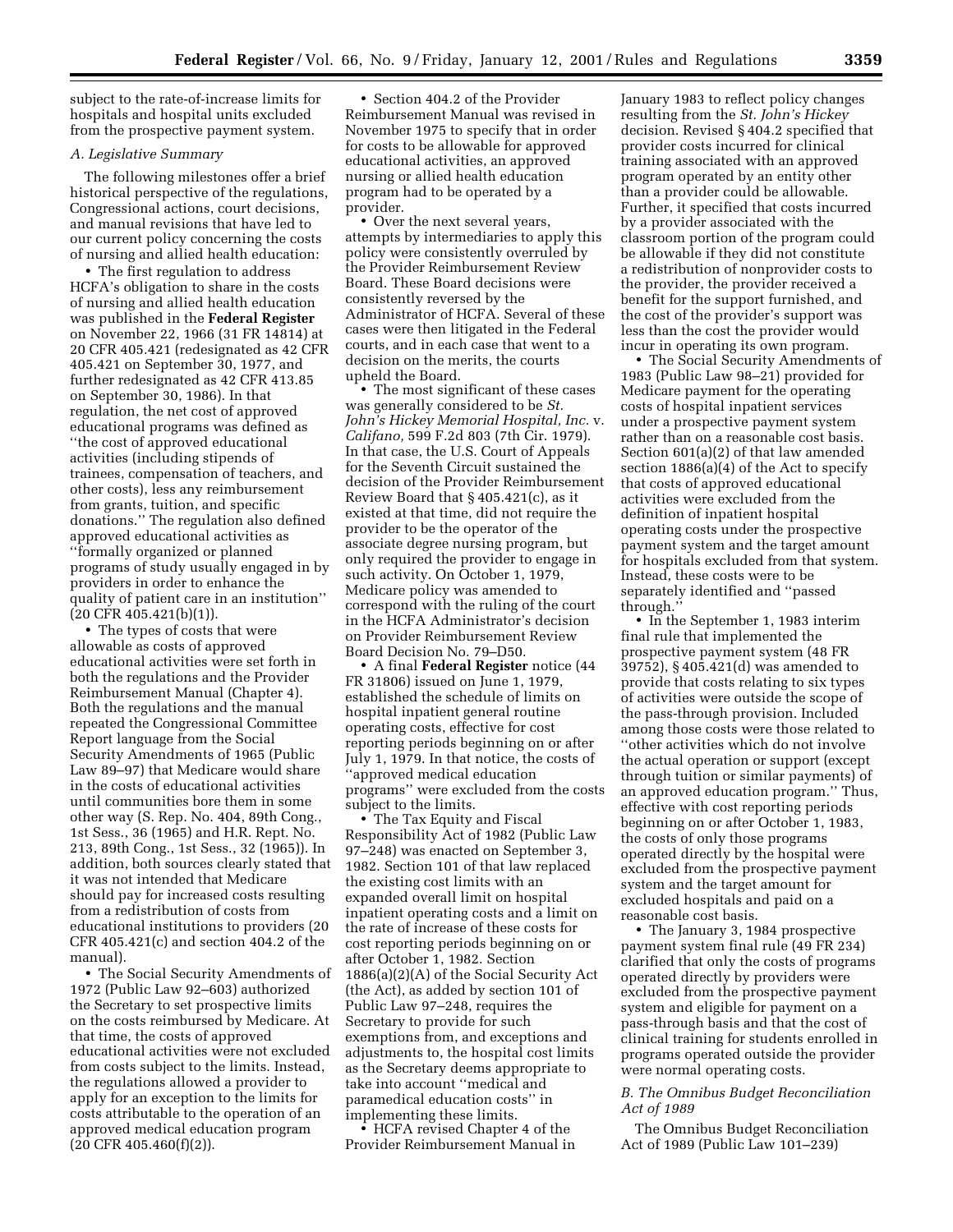contained three provisions concerning nursing and allied health education. Section 6205(a) created a temporary category of ''hospital-based nursing schools.'' Costs incurred by hospitals for training nursing students in these schools are to be paid on the basis of reasonable cost as though the hospital met the criteria set forth at § 413.85, ''Cost of educational activities.'' This provision was effective for cost reporting periods beginning on or after December 19, 1989, and before the issuance of a final rule as required by section 6205(b)(2) of Public Law 101– 239. We implemented this provision in a final rule with comment period published in the **Federal Register** on April 20, 1990 (55 FR 15159) and made further revisions in the final rule that implemented changes to the hospital inpatient prospective payment system for fiscal year 1991, which was published on September 4, 1990 (55 FR 35998).

Under this provision, a hospital may claim as pass-through costs the costs incurred in training students from a nursing school if all of the following criteria are met:

• The hospital incurs at least 50 percent of the net costs, that is, the costs after deduction of tuition revenues incurred for classroom and clinical training provided to students enrolled in an approved nursing education program at the hospital-based nursing school.

• At least 50 percent of the board of directors of either the hospital or the nursing school, whichever board has the fewer members, are also members of the board of the other entity. If application of this criterion requires either board to have more than four common board members, the hospital will meet this criterion by having at least four common board members.

• All instruction is provided at the hospital, or on the immediate grounds.

• The preceding three criteria were met on June 15, 1989, and have been met continuously since that date.

Section 6205(b)(1) of Public Law 101– 239 imposed a moratorium for the period on or after December 19, 1989, and before October 1, 1990, on the recoupment of overpayments attributable to a determination by a provider's intermediary that costs claimed by a provider for the operation of a school of nursing or allied health are not eligible for payment on a reasonable cost basis. The basis for this determination is generally that a neighboring or related college or university, not the hospital, is the operator of the program. We announced the provisions of the moratorium in a

program memorandum issued to our fiscal intermediaries (Transmittal No. A–90–9, June 1990).

Section 6205(b)(2) of Public Law 101– 239 directed the Secretary to publish regulations clarifying the rules governing which costs of approved educational activities are allowable and when those costs are eligible for passthrough under the prospective payment system, including—

• The relationship required between an approved nursing or allied health education program and a hospital in order for the program's costs to be attributed to the hospital;

• The types of costs related to nursing or allied health education programs that are allowable by Medicare;

• The distinction between costs of approved educational activities as recognized under section 1886(a)(4) of the Act and educational costs treated as operating costs of inpatient hospital services; and

• The treatment of other funding sources for the program.

#### *C. The Omnibus Budget Reconciliation Act of 1990*

On November 5, 1990, before the issuance of the proposed regulations required by section 6205(b)(2) of Public Law 101–239, Congress enacted the Omnibus Budget Reconciliation Act of 1990 (Public Law 101–508). Section 4004(b) of Public Law 101–508 contained several provisions addressing Medicare payment for nursing and allied health education costs on a reasonable cost basis under Medicare Part A. Section 4159(b) of Public Law 101–508 set forth parallel provisions concerning payment on a reasonable cost basis under Medicare Part B for these costs. (The language in section 4159(b) is identical to the language in section 4004(b), except that section 4004(b) applies to Part A and section 4159(b) applies to Part B. For ease of reference in this document, we refer solely to the provisions of section 4004(b); however, each of these references is deemed to be a reference to the corresponding provision of section 4159(b)).

Section 4004(b)(1) provides that, effective with cost reporting periods beginning on or after October 1, 1990, if certain conditions are met, the costs incurred by a hospital (or by an educational institution related to the hospital by common ownership or control) for clinical training (as defined by the Secretary) conducted on the premises of the hospital under an approved nursing or allied health education program that is not operated by the hospital are treated as pass-

through costs and paid on the basis of reasonable cost. Section 4004(b)(2) sets forth the following conditions that a hospital must meet to receive payment on a reasonable cost basis under this provision:

• The hospital must have claimed and have been paid for clinical training costs as described in section 4004(b)(1) during its latest cost reporting period that ended on or before October 1, 1989.

• The proportion of the hospital's total allowable costs attributable to the clinical training costs of the approved program and allowable under section 4004(b)(1) during a cost reporting period does not exceed the proportion of total allowable costs that were attributable to the clinical training costs during the hospital's latest cost reporting period that ended on or before October 1, 1989.

• The hospital receives a benefit for the support it furnishes to the education program through the provision of clinical services by nursing and allied health students participating in the program.

• The costs incurred by the hospital for the program do not exceed the costs that would have been incurred by the hospital if it had operated the program.

We published a proposed rule in the **Federal Register** on September 22, 1992, which set forth proposed regulations to satisfy the requirements of section 6205(b)(2) of Public Law 101–239, as well as the provisions of sections 4004(b)(1) and (2) of Public Law 101– 508 (57 FR 43659).

In addition to the new payment provision under sections 4004(b)(1) and (b)(2) of Public Law 101–508, section 4004(b)(3) prohibited recoupment of Medicare overpayments made to hospitals for pass-through costs related to approved nursing and allied health education programs for cost reporting periods beginning on or after October 1, 1983 and before October 1, 1990. This section also required us to refund previously recouped overpayments for these costs. We issued a program memorandum (Transmittal No. A–91–3, May 1991) and amended section 404.2 of the Provider Reimbursement Manual (Transmittal No. 368, September 1992) to instruct our fiscal intermediaries on implementing the provisions of section 4004(b)(3) of Public Law 101–508.

#### **II. Provisions of the Proposed Rule and Responses to Public Comments**

In accordance with the mandate of section 6205(b)(2) of Public Law 101– 239, the September 22, 1992 proposed rule addressed the Medicare rules governing which costs of nursing and allied health educational programs are allowable and when these costs are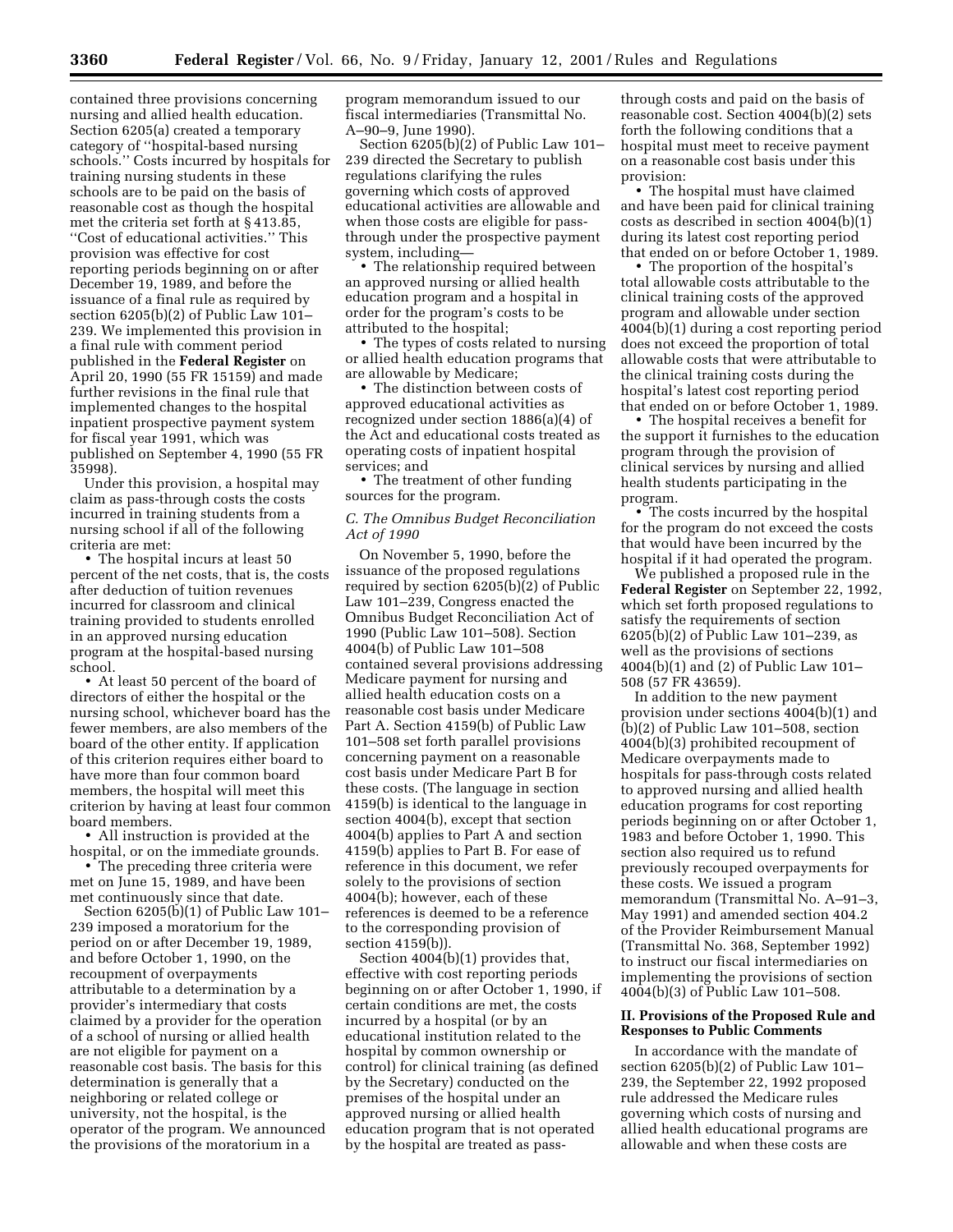eligible for the pass-through payment to a hospital paid under the prospective payment system.

In general, we proposed to continue our existing policies with respect to payment to providers for provideroperated approved nursing and allied health education programs on a reasonable cost basis. That is, we proposed to retain the provisions in existing regulations under § 413.85 that Medicare payments be determined on a reasonable cost basis for a provider's net costs of approved nursing and allied health educational programs and proposed the conditions under which we would make these payments. We proposed to amend § 413.85 to explicitly set forth criteria that define approved nursing and allied health educational programs considered provider-operated, and rules for determining the net costs of provideroperated nursing and allied health educational programs. We also proposed to allow reasonable cost payment for the clinical training costs of certain nonprovider-operated programs to comply with the requirements of section 4004(b) of Public Law 101–508, and addressed the conditions for payment for the net costs of approved certified registered nurse anesthetist (CRNA) educational programs. Finally, we proposed to clarify our policy on the nursing and allied health educational activities we consider as normal operating costs.

We received 31 timely items of correspondence from the public and other interested parties in response to the proposed rule. The specific comments and our responses are set forth below following each section describing the specific provisions of the proposed rule.

#### *A. Determining Provider-Operated Programs*

We proposed to revise § 413.85 (''Cost of educational activities.'') to clarify our policies on paying providers for the costs incurred for nursing and allied health education activities. We proposed to retain the general rule specified under existing § 413.85 that payment for a provider's net cost of approved educational activities is made on a reasonable cost basis. We also proposed to set forth at § 413.85(e) criteria we would use to identify programs operated by a provider. The proposed regulations reflected that, except as provided in section 4004(b) of Public Law 101–508, the key factor to be considered in determining whether the classroom instruction and clinical training costs of approved nursing and allied health educational programs are

eligible to be passed through is the degree to which the provider controls all aspects of the program. For example, we proposed that if a clear separation of function exists, such as when a college or university directs and operates the classroom portion of the program and the provider furnishes only the setting for clinical training, then the educational program costs would not be eligible to be paid on a pass-through basis. In these cases, clinical training would flow from the part of the program conducted by the institution other than the provider. Thus, the majority of the training costs would be borne by the college or university and not by the provider. While the provider may incur some costs associated with its provision of clinical training to students enrolled in a nearby institution, the provider would also gain in return. For example, it would obtain the services of the trainee, often at no direct cost to itself.

In addition to the value of the services of students in an approved program, providers would receive a number of other benefits from participation in a nursing and allied health educational program operated by another entity. One benefit is the fact that a significant percentage of the graduates of these programs become employees of the provider at which they trained. This would allow the provider to avoid costs it would otherwise have to incur for recruitment.

We proposed that, for purposes of determining the operator of an approved nursing or allied health education program, the fact that a provider and a college or university are considered related organizations under § 413.17 (''Cost to related organizations.'') would *not* be sufficient to allow a universityoperated program to be considered provider operated. As we explain in section II.C. of this preamble, our policy concerning related organizations was established to avoid program recognition of costs of a provider for goods or services furnished by a related organization in excess of the costs incurred by the related organization.

We proposed that all of the following criteria must be met to be considered the operator of a nursing or allied health education program:

• The provider must incur the costs associated with both the clinical training and classroom instruction portions of the programs, where the classroom instruction is a requirement for completion of the program. For example, the provider must incur the costs for books, supplies, and faculty salaries, where such costs are applicable.

• The provider must directly control the program curriculum, that is, the provider must determine the requirements to be met for graduation. In meeting this requirement, a provider may enter into an agreement with a college or university to provide the basic academic course requirements leading to a degree, diploma, or other certificate, while the provider is directly responsible for providing the courses relating to the theory and practice of the nursing or allied health profession that are required for the degree, diploma, or certificate awarded at completion of the program.

• The provider must control the administrative duties relating to the program. These duties include the collection of tuition (where applicable), maintaining payroll records of the teaching staff or students, or both (where applicable), and being responsible for the day-to-day operation of the entire training program.

• The provider must employ the faculty.

• The provider must provide and control both classroom instruction and clinical training, (where the classroom instruction is a requirement for the completion of the program), subject to the provision in the second criterion of provider-operated programs above that a provider may enter into an agreement with a college or university to provide the basic academic course requirements leading to a degree, diploma, or other certificate, while the provider is directly responsible for providing the courses relating to the theory and practice of the nursing or allied health profession that are required for the degree, diploma, or certificate awarded at completion of the program.

We note that proposed § 413.85(e)(2) (§ 413.85(f)(2) in this final rule) reflected a special rule that a provider that is licensed or accredited to (1) operate the program and (2) issue degrees, diplomas, or certificates to its students upon graduation is assumed, absent evidence to the contrary, to meet the criteria listed above and to be the operator of the program.

In certain situations, providers are entering into arrangements with colleges and universities that, in many cases, have involved provider representation on a joint committee with certain oversight responsibilities. Under these provider/college educational arrangements the provider might not have direct responsibility for the curriculum and control of day-to-day operation of the training programs. We proposed that unless the provider can demonstrate that it meets the requirements enumerated above, the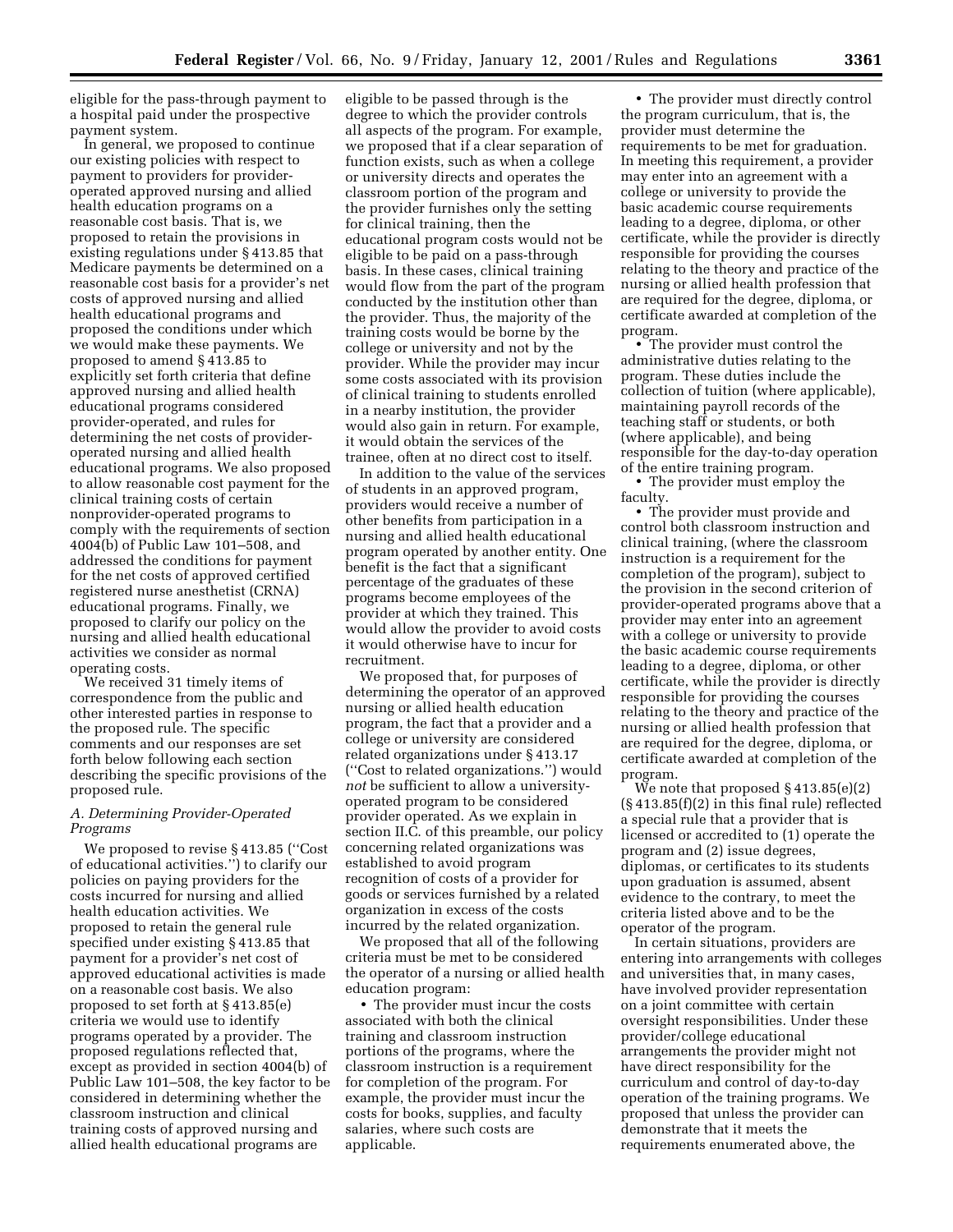costs incurred by the provider in connection with such joint programs would not be paid as separate passthrough costs.

There are other situations, however, that involve sequential operation of a program by an educational institution and a provider. These situations frequently involve providers that are changing from offering a certificate or diploma program to offering an associate or baccalaureate degree. The provider may create a program leading to a degree in which instruction in general academic requirements is provided by a college or university and subsequent specialized classroom instruction and clinical training are given by the provider. We proposed that if the provider establishes and controls the curriculum and requirements for graduation, the provider would be considered to be the operator of the program for purposes of receiving passthrough payment under § 413.85. However, no costs incurred by the college may be claimed as provider costs.

As stated above, we proposed that a provider must provide and control both clinical training and classroom instruction in order to meet the criteria of provider-operated under proposed § 413.85(e). Since publication of the proposed rule, it has come to our attention that some nursing and allied health education specialties do not have classroom instruction components. We are therefore clarifying in this final rule that, in such instances, the provider must only provide and control the clinical training, subject to the other conditions specified in redesignated  $§$  413.85(d)(1). Thus, the language at § 413.85(f)(1) of this final rule accounts for situations where the nursing and allied health program does not have a classroom instruction as part of the program. For example, at  $§$  413.85(f)(1)(v), instead of indicating that the provider is required to provide both clinical training and classroom instruction as we had specified in the proposed rule, we now state that the provider must ''provide and control both classroom instruction and clinical training (where the classroom instruction is a requirement for the completion of the program).'' Where the nursing and allied health program has a classroom instruction component in addition to a clinical training component, the provider must provide and control both components in order to receive pass-through payment. In addition, as discussed below, we note that we are further clarifying in this final rule proposed  $§$  413.85(e)(1)(v) in order to address a public comment on

sequentially operated nursing and allied health education programs by specifying at  $\S 413.85(f)(1)(v)$  of this final rule that this paragraph is subject to the parenthetical sentence in the second criterion of the provider-operated criteria  $(\S 413.85(f)(1)(ii)$  of this final rule) which states that a provider may enter into an agreement with a college or university to provide the basic academic course requirements leading to a degree, diploma, or other certificate, while the provider is directly responsible for providing all of the courses relating to the theory and practice of the nursing or allied health profession that are required for the degree, diploma, or certificate awarded at completion of the program.

In proposed  $\S 413.\overline{85}$ (c)(3) and (4), we proposed separate specific definitions of clinical training and classroom instruction costs to allow providers and intermediaries to differentiate between clinical training and classroom instruction. These definitions (as modified slightly for purely editorial changes in this final rule) are as follows:

• *Clinical training costs* involves costs associated with the acquisition and use of the skills of a nursing or allied health profession or trade in the actual environment in which these skills will be used by the student upon graduation. While clinical training may involve occasional or periodic meetings to discuss or analyze cases, critique performance, or discuss specific skills or techniques, it involves no classroom instruction.

• *Classroom instruction costs* are costs associated with the formal, didactic instruction on a specific topic or subject provided in a class that meets at regular, scheduled intervals over a specific time period (for example, semester or quarter) and for which a student receives a grade.

We received many comments on our proposed criteria for provider-operated programs. The majority of the commenters believed the criteria are too restrictive and would result in the exclusion of many nursing and allied health education programs from receiving pass-through payment.

*Comment:* The majority of those who commented on this provision were concerned that the criteria do not appear to allow reasonable cost payment to programs operated by both a provider and an educational institution. These arrangements, which have become common as the industry moves away from provider-operated education programs to those based at colleges and universities, would not meet the proposed criteria. The commenters indicated that providers have often been

forced to create these arrangements because accrediting agencies would not approve programs operated solely under the control of the provider. They believed that, in some cases, HCFA has been providing payment under the passthrough for these programs based at educational institutions under the theory that the provider controls and wholly owns the subsidiary college. In other cases, hospitals have entered into joint programs with already established educational institutions. The commenters requested that the final rule clearly delineate which of these programs would be considered to be operated by the provider and, thus, eligible for the pass-through, and which would not be eligible.

One commenter stated that, although the proposed rule is intended to be a codification in regulations of current policy, we did not include a current list of hospital-based nursing programs that meet the criteria set forth in section 6205(b)(2) of Public Law 101–239. The commenter believed that, to be consistent, the final regulations need to provide that these programs meet the definition of provider-operated.

*Response:* Except as provided in OBRA 1990, we do not make passthrough payments to a hospital for the costs of a nursing and allied health education program not operated by a hospital because the costs are considered normal operating costs and the hospital receives payment for those costs through the inpatient prospective payment system payments. We believe that, in the case of programs that are not operated by a hospital, the majority of the training costs of the program are incurred by an entity (the college or university) other than the hospital; to the extent that a hospital incurs costs for a nonprovider-operated program, the inpatient PPS payment encompasses payment for those costs.

In addition, as indicated in the proposed rule, the hospital benefits in a number of ways from its participating in a nonprovider-operated educational program: the hospital obtains services of the trainee during the training; the hospital might receive payments from the college or university for the costs incurred by the hospital; and the hospital might save staffing costs, as well as recruiting costs (many of the trainees ultimately become employees of the hospital). Furthermore, the distinction between provider-operated programs and nonprovider-operated programs is consistent with the provisions of OBRA 1989 and OBRA 1990.

In the case where a hospital enters into a joint program with an educational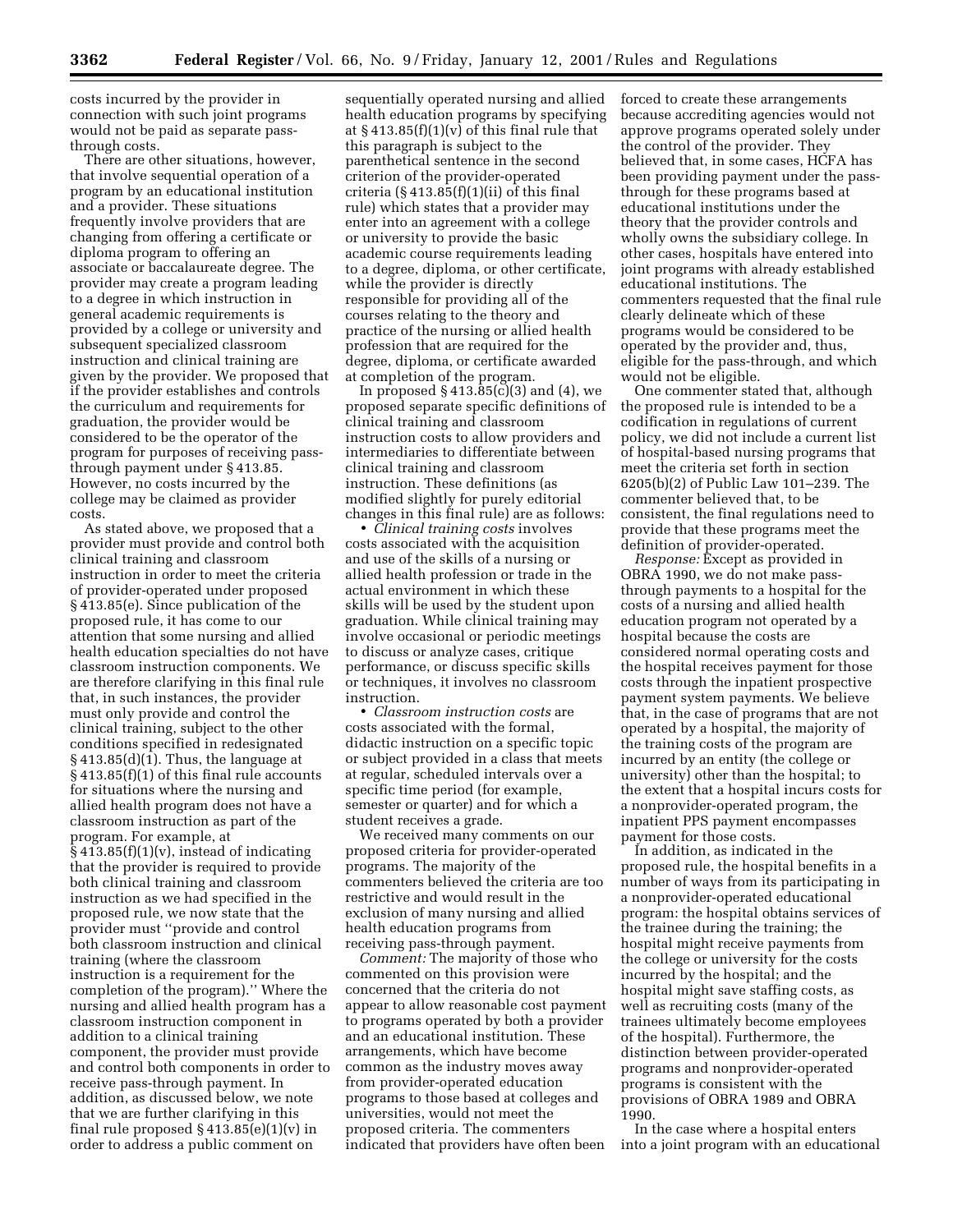institution, the distinction between provider-operated and nonprovideroperated programs also reflects the community support principle, because the program has moved away from the provider-operated mode and into the community assumption of costs. The House and Senate Committee reports accompanying Public Law 89–97 reflect that Congress contemplated that Medicare would share the costs of educational activities *until* the community assumed the costs. If the university undertakes the classroom education of the students, including the collection of the tuition, the employment of the faculty, the control of the curriculum, and the awarding of the degree, the community has undertaken the responsibility for training nurses and allied health personnel and relieved the hospital of this cost. Again, to the extent that the hospital incurs costs for the nonprovider-operated program, the hospital receives payment for these costs through the inpatient PPS payments.

Concerning those hospitals that have established their own educational institution to meet accrediting standards, we believe that, in some cases, these providers can be eligible to receive payment for the classroom and clinical training of students in approved programs. If the provider demonstrates that the educational institution it has established is wholly within the provider's control and ownership and that the provider continues to incur the costs of both the classroom and clinical training portions of the program, the costs would continue to be paid on a reasonable cost basis. An independent college would not meet these criteria.

An example of a program that could be considered provider-operated would be one in which the hospital is the sole corporate member of the college, elects the board of trustees, has board members in common, employs the faculty and pays the salaries, controls the administration of the program and the curriculum, and provides the site for the clinical and classroom training on the premises of the hospital. We believe that, in these situations, the community has not undertaken to finance the training of health professionals; the provider has merely restructured its provider-operated program to meet certain State or accrediting requirements. In most cases, providers have aligned themselves with already established educational institutions. We note that a program operated by an educational institution that is related to the provider through common ownership or control would not be

considered to meet the criteria for provider operated.

In response to the commenter who was concerned that the proposed regulations did not incorporate those programs receiving reasonable cost payment under the provisions of section 6205(a)(1) of Public Law 101–239, we note that Congress clearly recognized this provision to be temporary. The provision is to expire 30 days after publication of the final rule required by section 6205(b)(2), that is, this final rule.

*Comment:* One commenter stated that HCFA should not treat provideroperated and nonprovider-operated programs differently. Providers that are providing support to another institution by providing clinical training are incurring costs and these costs should be eligible to be paid under the passthrough payment. The commenter believed that it is highly unlikely that a university would allow a hospital to have sole control of the curriculum or graduation requirements or to employ the faculty. Thus, it would be impossible for these programs to meet the provider-operated criteria. However, HCFA should allow the clinical training costs in all situations.

*Response:* Please see our response to the previous comment. The proposed criteria set forth in § 413.85(e)  $(\S 413.85(f)(1)$  in the final rule) are those to be used in identifying those nursing and allied health programs operated by providers. The commenter appears to be describing programs that are operated by educational institutions for which a provider offers support in clinical training. As discussed in detail above, we believe that Congress intended to support nursing and allied health education programs operated by hospitals only until the community undertakes the costs of the programs itself. Nursing and allied health education programs operated by colleges and universities are considered to be programs in which the costs are borne by the community, since much of the costs of operating the programs are incurred by the colleges and universities. Therefore, we believe it is contrary to Congressional intent for Medicare to provide pass-through payments to providers, in addition to inpatient PPS payments, for the costs of non-provider operated programs (that do not meet the criteria under OBRA 1990).

*Comment:* One commenter described a CRNA program in which the hospital is allowed to grant a certificate to a student upon completion of the program. This may occur when an affiliated university also grants a degree to the same student. According to the

commenter, the Council on Accreditation of Nurse Anesthetist Programs does not prohibit the awarding of an ''anesthesia certificate'' in addition to the award of the master's degree for a hospital-based program. The commenter believed that this could be interpreted as the hospital meeting the criteria to be the operator of the program since the hospital awards a certificate, and requested that we clarify this in the final rule.

*Response:* The program described above where the hospital awards a certificate and an affiliated university confers a degree upon the same student appears to be a university-controlled nursing or allied health program. The certificate awarded by the hospital seems to be an adjunct to the actual degree awarded by the educational institution. In fact, as indicated by the commenter, the certificate is awarded ''in addition'' to the master's degree awarded by the university. This indicates the program is under the control of the university and the hospital has merely provided support to that program. We note, however, that if the hospital described by the commenter can show that it, in fact, meets the criteria of § 413.85(e) (§ 413.85(f) in this final rule) of operating the program, it may receive pass-through payment.

*Comment:* One commenter requested that we include the language concerning sequentially conducted education programs in the regulation text. Also, the commenter believed that we need to expand on this discussion. For example, the commenter asked whether a program would be considered provideroperated if a hospital employs only the faculty for the clinical portion of the program.

*Response:* As noted above, and also in the preamble to the proposed rule, sequential operation of a nursing and allied health education program involves providers that enter into agreements with a college or university in which instruction in general academic requirements leading to a degree is provided by the educational institution, and subsequent specialized didactic and clinical training is given by the provider. The provider may receive pass-through payment for the costs of the program that the provider incurs if the provider meets all of the criteria for operating the program, including the requirement at proposed § 413.85(e)(1)(ii) (§ 413.85(f)(1)(ii) of this final rule) that the provider must directly control the curriculum. We note that under this section of the regulations, there is a provision (also cited at  $§$  413.85(f)(1)(v) of this final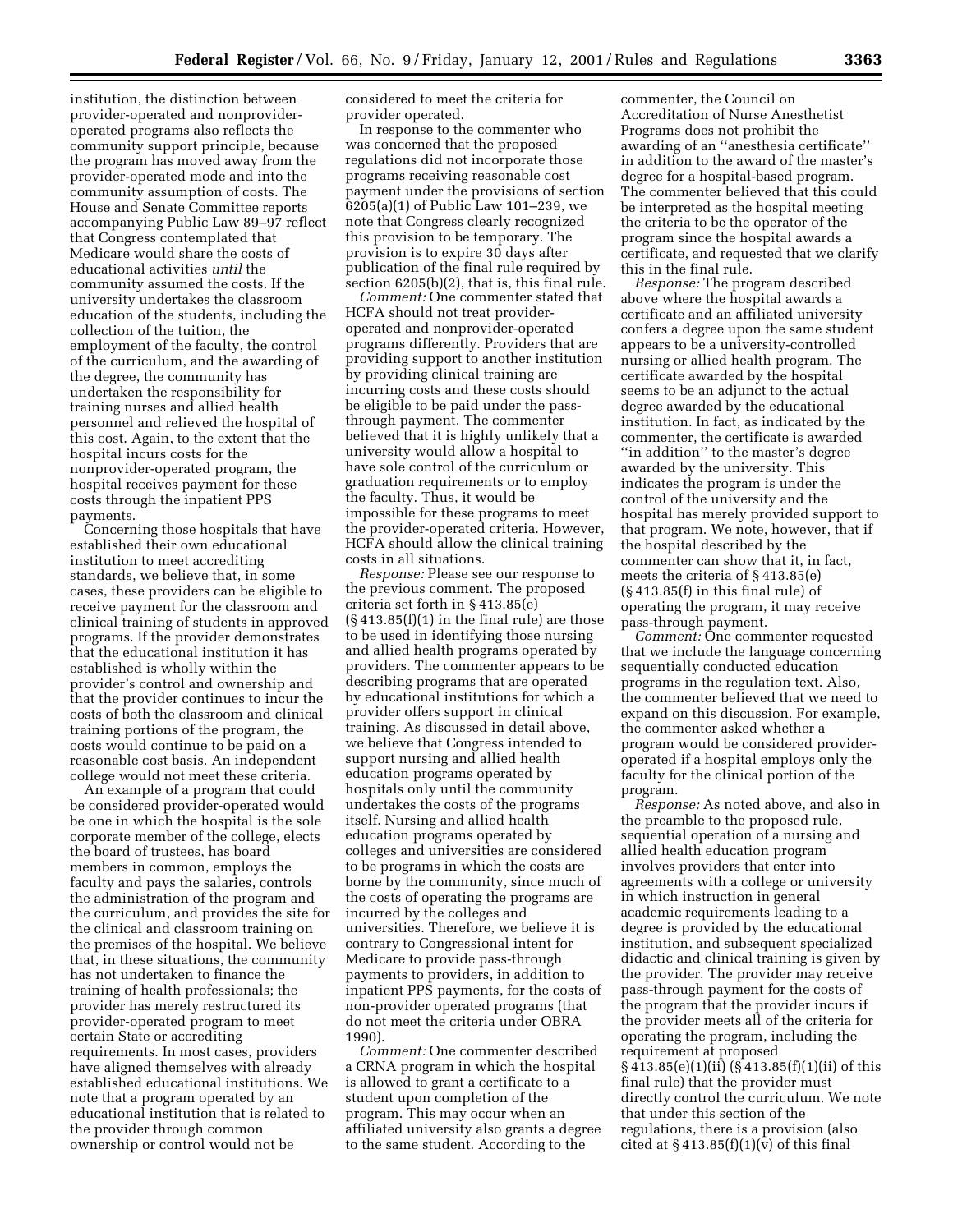rule) which states that a provider may enter into an agreement with an educational institution to furnish basic academic courses required for completion of the program, but the provider must provide all of the courses related to the theory and practice of the nursing or allied health profession involved that are required for the degree, diploma, or certificate awarded at the completion of the program. No costs incurred by the college or university may be claimed as provider costs.

In regard to the commenter's question about employment of the teaching faculty, providers that employ faculty only for the clinical training portion of the program, where there is a classroom component relating to the theory and practice of the nursing and allied health profession involved, would not be considered as a provider operating the program.

*Comment:* One commenter argued that, through these regulations, the Federal Government is encouraging the provision of nursing and allied health education through provider-operated programs, which is contrary to the movement of these training programs to academic settings. The commenter believed that Medicare costs would be reduced if hospitals provided only clinical training and allowed educational institutions to provide the classroom instruction. Another commenter stated that very few nurses currently graduate from provideroperated programs and that the proposed regulations do not reflect the current state of nursing and allied health education. Rather than erect barriers to receiving funding, the rules should be revised to allow hospitals to claim clinical training costs as a passthrough regardless of operation. Finally, one commenter stated that the clinical training for all programs should be eligible for the pass-through without a corresponding reduction in the prospective payment system standardized amounts.

*Response:* Our payment policies are designed to make appropriate payments for provider-operated programs and nonprovider-operated programs, not to encourage one type of program over another. We recognize the impact of the current policy of paying on a passthrough basis only for provider-operated nursing and allied health programs (except the narrowly defined nonprovider-operated programs specified at § 413.85(g) of this final rule) when there is a movement of these training programs towards academic settings. We accept the comments that Medicare will provide pass-through

payment to hospitals for the classroom and clinical costs of programs only when the programs are provideroperated, while nursing education has been increasingly occurring in baccalaureate and advanced-level nurse training programs in colleges and universities. However, as explained above, we believe hospitals should only receive pass-through Medicare payments for training students in *provider-operated* programs. We note Congress' implicit acceptance of our longstanding provider-operated policy via its enactment of a narrow exception to the provider-operated policy as set forth by section 4004(b)(2) of Public Law 101–508 of the nonprovideroperated nursing and allied health education programs.

The commenters encouraged HCFA to allow for pass-through payments for the clinical portion of all nursing and allied health education programs, even all of those programs that are nonprovideroperated programs in addition to those that meet the criteria under section 4004(b) of Public Law 101–508. However, under the current inpatient hospital prospective payment system, costs incurred by hospitals for clinical training in nonprovider-operated programs are paid within the prospective payment system per discharge payments. If a legislative change provided for pass-through payment for a hospital's clinical training in all nonprovider-operated programs, we believe an adjustment would be necessary to carve out those costs from the Federal rate.

*Comment:* Two commenters were concerned that no hospitals control their own curriculum and, therefore, no hospitals could meet the criterion set forth in the proposed regulations. One commenter stated that the accrediting agencies dictate which courses a student must complete in order to obtain a degree or certificate. Another commenter stated that, in today's educational programs, the curriculum is determined by the institution of higher learning.

*Response:* We understand that a teaching hospital must provide certain required courses and training in order to be accredited. This does not mean that these requirements prohibit a provider from directly controlling the curriculum. Although many courses are required by the accrediting agencies, there are other courses generally provided by the providers. Also, the provider determines in what manner its students will accomplish the course work that will allow them to be accredited. In addition, control of the curriculum also means the provider

actually provides all the courses or arranges for an outside organization to provide those academic courses necessary to complete the course work.

*Comment:* One commenter believed that the definitions of ''clinical training costs'' and ''classroom costs'' are too inflexible and do not account for the classroom time needed to review and discuss clinical assignments and engage in group learning. Classroom activity related to clinical experience should not be separated from clinical training.

*Response:* We believe that the definitions of classroom instruction and clinical training costs are necessary so that they can be differentiated in relation to the payment policies that apply to them. For example, hospitals that operate nursing or allied health education programs would be eligible to receive pass-through payment for both the clinical training and classroom instruction costs of the program. However, under OBRA 1990, certain nonprovider-operated programs are eligible to receive pass-through payment for only the clinical training costs of the programs. Clinical training does encompass some occasional or periodic meetings that relate to the acquisition of clinical training skills. However, these meetings are not formal, didactic classroom instruction. Classroom instruction consists of classes that meet at regularly scheduled intervals over a specific period of time and the students' participation is graded by the instructor. Costs incurred in meetings or discussions held between students' and clinical trainers are covered costs to the extent they meet the definition of incremental costs incurred because of the provider's participation in the clinical training program.

#### *B. Nursing and Allied Health Education Specialties and Accrediting Bodies*

Under existing regulations, one condition that must be met in order for a provider to receive reasonable cost payment for the net costs of its nursing or allied health educational program is that the program must be recognized by a national approving body or State licensing organization. A nursing and allied health education program that wanted to be paid on a reasonable cost basis, in addition to being a provideroperated program, either needed to be included on the list of approved programs under existing § 413.85(e) or needed to qualify to be an approved program under existing § 413.85(f). Recently, it has come to our attention that the list of approved programs contained in existing § 413.85(e) is inaccurate to the extent some of the names of the specialties, as well as their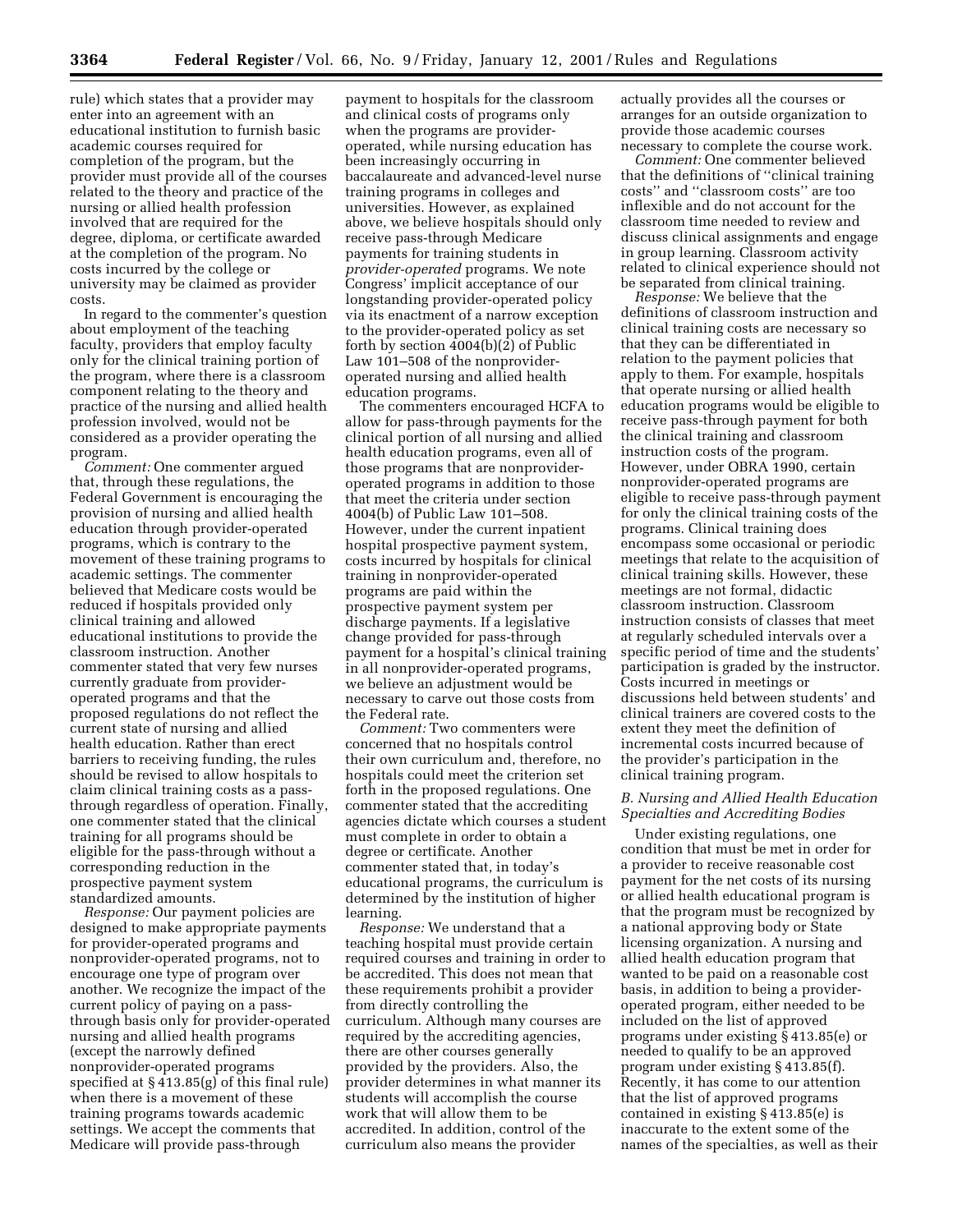respective accrediting bodies, have changed. In addition, some specialties listed at existing § 413.85(e), while previously meeting the criteria of programs that are provider operated, may no longer meet these criteria. Because we find that nursing and allied health education is a constantly evolving field, we are clarifying our policy on approved nursing and allied health education programs by removing the current specific list of approved nursing and allied health programs and, instead, framing the issue in general terms by considering a nursing or allied health education program eligible for pass-through payment if the program is recognized by a national approving body or State licensing authority and it meets the other criteria under § 413.85(d) of this final rule. By requiring the nursing and allied health education activity to be recognized by either of these bodies, we ensure that the programs we pay for under Medicare meet at least a minimum standard of accreditation.

We note that this requirement that the nursing and allied health program be accredited by one of these approving bodies is simply *one* of the requirements under the general payment rule under § 413.85(d) of this final rule for a provider to receive reasonable cost payment for the net cost of nursing and allied health education activities. That is, accreditation by a national approving body or State licensing organization for a particular nursing and allied health education activity does not mean that the activity qualifies for pass-through payments; in order to qualify for passthrough payments, the provider must meet the other general payment rule requirements (including the provideroperated criteria). In addition to requiring the program to be recognized by a national approving body or State licensing authority, we also give examples under § 413.85(f) of this final rule of national nursing and allied health approving bodies. The examples we list are: the Commission on Accreditation of Allied Health Education Programs; the National League of Nursing Accrediting Commission; the Association for Clinical Pastoral Education, Inc.; and the American Dietetic Association. In addition, our research has shown that there are currently other national approving bodies of nursing and allied health programs that also meet at least a minimum standard of accreditation. They are: the American Society of Hospital Pharmacists; the National Accrediting Agency for Clinical Laboratory Sciences; the Council on

Accreditation of Nurse Anesthesia Educational Programs; the American College of Nurse-Midwives; the Joint Review Committee for Education of Radiologic Technology; the Joint Review Committee on Nuclear Technology; and the American Physical Therapy Association.

In the September 1992 proposed rule, we proposed to update the listing of approved nursing and allied health programs. We solicited and received many comments about additions and deletions to the list. Because in this final rule we are deleting the specific list of programs and replacing it with a general requirement that the program must be recognized by a national or State licensing approving body, our responses to the comments on the specialties note whether or not we consider the specialty as an approved nursing and allied program, and do not address whether we should add the specialty to or delete the specialty from a list of approved programs.

We also proposed that only those nursing and allied health education programs listed in the regulations may be paid as approved educational activities. We proposed to add a redesignated provision to the regulations (proposed § 413.85(d)) that would provide for other national approving bodies or State licensing authorities to apply to HCFA for inclusion on our list of approved programs. Because we are clarifying our policy in § 413.85(e) of this final rule by eliminating the list of accrediting organizations from our regulations, this proposed provision is no longer necessary. In addition, we proposed to revise the list of approved programs to include the specific title or titles used by the appropriate accrediting organization. The Committee on Allied Health Education and Accreditation (CAHEA), now called the Commission on Accreditation of Allied Health Education Programs (CAAHEP), cooperates with many committees and collaborates with academies, associations, boards, and societies in its accreditation process. In the interest of brevity, and for the convenience of those entities seeking approval for those programs accredited by CAAHEP in collaboration with other organizations, we listed only CAAHEP in the proposed regulations.

Some of the programs that had been previously accredited by CAAHEP are now accredited by the National Accrediting Agency for Clinical Laboratory Sciences (NAACLS), the Joint Review Committee for Education of Nuclear Medicine Technology, the Joint Review Committee for Education

of Radiologic Technology, and the American Occupational Therapy Association. For the convenience of those programs seeking accreditation, we also note that the name of the accrediting organization, the Commission on Accreditation in Physical Therapy Education (CAPTE), has been changed by the organization to the American Physical Therapy Association (APTA). Lastly, we will acknowledge the American College of Nurse Midwives as a national approving body, for reasons that are explained below.

*Comment:* We received several comments requesting that we expand our list of approved programs to include nonprovider-operated programs that do not qualify for pass-through payment.

*Response:* As stated above, we are clarifying our policy of not paying on a pass-through basis for nonprovideroperated programs in this final rule and, to avoid confusion as to which programs are currently being paid for, we have eliminated the specific listing and replaced it with a general requirement for accreditation or State licensure.

*Comment:* One commenter asserted that the proposed rule clearly allows nonprovider-operated programs to receive payment under the OBRA 1990 pass-through; therefore, restricting the list to programs operated by providers is inconsistent. Another commenter believed that this requirement unnecessarily restricts new programs at nonprovider sites.

*Response:* As noted above, we have eliminated the specific listing and replaced it with a general requirement for accreditation or State licensure; therefore, comments regarding additions to or the nature of the approved list of programs are no longer relevant. However, as reflected in 42 CFR 413.85(g) of this final rule, any nonprovider-operated programs that meet the requirements under OBRA 1990 and also meet accreditation requirements, may be eligible to receive pass-through payments.

*Comment:* One commenter stated that the Higher Education Act Amendments of 1992 (Public Law 102–235) require that the American Medical Association (AMA) separate itself from the CAHEA. As a result, that organization may cease to exist. The final regulations should provide for the successor organization. Another commenter stated that since the AMA may withdraw support from the CAHEA, the regulations should list the actual accrediting agencies.

*Response:* In late October 1992, the AMA announced that the CAHEA would be phased out at the close of 1994 and that it would support the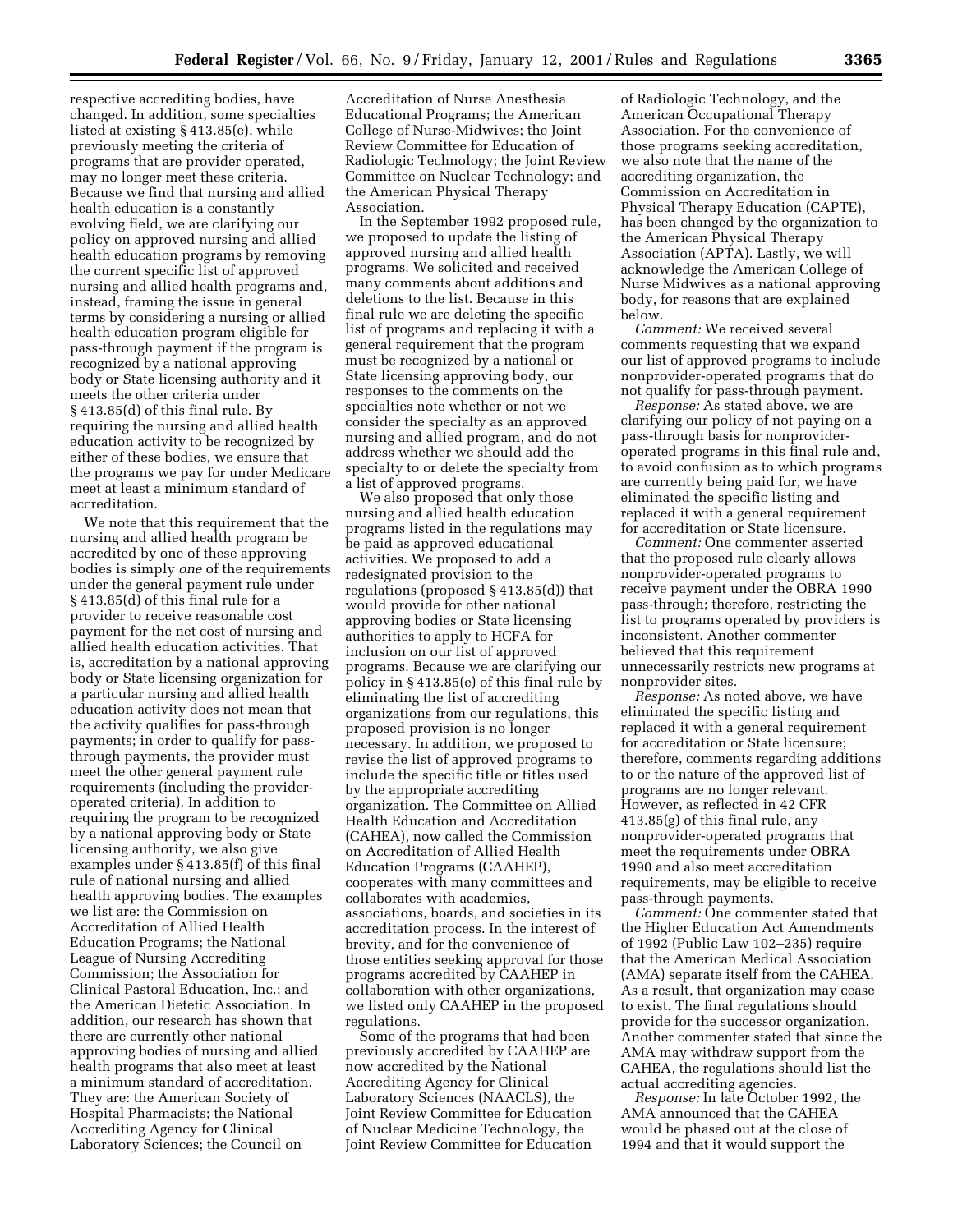establishment of a successor agency. By May 1994, the Commission on Accreditation of Allied Health Education Programs (CAAHEP) was established to assume the accreditation programs previously associated with CAHEA. This final rule reflects this change; we list CAAHEP as an example of a national approving body under § 413.85(e). Since an actual successor agency has been established, we do not believe that it is necessary to list the individual agencies that cooperate with this new organization.

*Comment:* The American College of Nurse-Midwives and the American Academy of Physicians Assistants formally requested that their allied health education programs be included in our list of approved programs.

*Response:* These comments are no longer applicable because we are clarifying our policy in this final rule by stating a general requirement rather than including a specific listing.

*Comment:* We received several comments protesting our proposal to exclude emergency medical technician and paramedic programs (EMT–P) from the list of approved education programs. These commenters disagree with our conclusion that there is a tenuous relationship between the care provided by these individuals and the quality of patient care in a hospital. All of the commenters urged that we pay for these programs because the care and services provided by these personnel prior to admission are often vital in determining the patient's condition and prognosis and, thus, there is an essential link between these personnel and inpatient care. One commenter believed that the preadmission services provided by paramedics are crucial to patient outcomes through early intervention and delivery to the appropriate hospital. Another commenter stated that the care provided en route to the hospital has a direct result on the condition of the patient's condition when admitted, which has an impact on the amount and intensity of inpatient services required. Also, hospital emergency room care is a coordinated effort. The emergency medical technicians and paramedics are in communication with and often receive direction from the emergency room physician while en route to the hospital. Several commenters indicated that emergency medical technicians and paramedics often provide services in the emergency room and are used elsewhere in the hospital in areas such as the operating room, the intensive care units, and labor and delivery. Therefore, they do contribute to patient care. Finally, one commenter stated that, since HCFA provides payment for EMT–P under the

existing regulations, excluding them from the list as proposed is contrary to the statement in the proposed rule that HCFA is merely codifying existing policy into regulations.

*Response:* As we indicated earlier, we are deleting the listing of approved programs in the final regulations. However, after consideration of these comments and other information we have learned about EMT–P education programs since publication of the proposed rule, we are persuaded that there is a sufficient relationship between the services of EMT–P education programs and the quality of inpatient care. As the commenters indicated, EMT–P trainees provide essential preadmission services to (potential) hospital inpatients, and the trainees work in several inpatient care areas of the hospital. We note that there may be some EMT–P education programs that might meet the provideroperated criteria and thus would qualify for pass-through payment under the nursing and allied health education provider-operated provisions. We also note that the accrediting organization is the Joint Review Committee on Educational Programs for the EMT– Paramedic in collaboration with the CAAHEP.

*Comment:* One commenter disagreed with our inclusion of clinical pastoral counseling in the list of approved programs. The commenter believed that this policy violates the separation of church and state. In addition, the commenter asserted that such a major use of the Medicare Trust Fund should occur only after notice and public comment as provided in the Administrative Procedure Act. Finally, the commenter did not believe that pastoral counseling qualifies as direct patient care since these services are not medical services and Medicare does not pay directly for the care provided by pastoral counselors.

*Response:* The existing regulations at § 413.85(e) list several approved nursing and allied health education programs that are eligible for the pass-through payment. Paragraph (f) of that section states that the fiscal intermediary and HCFA will give appropriate consideration to programs not listed in paragraph (e) that a provider conducts that come within the purview of the principle of the regulations. Thus, the regulation in effect when these programs were approved was subject to appropriate notice and public comment. Over the years, we have approved many types of allied health education programs under the authority of this section.

Although there is no direct payment by Medicare for the services of pastoral counselors, the services they provide to hospital inpatients are included in the hospital's allowable costs under the Medicare program. The costs are included in the administrative and general (A&G) cost center. As early as the mid-1970s, Medicare recognized pastoral care as having a beneficial and therapeutic effect on the medical condition of a patient, and, therefore, the costs a provider incurs to furnish such care to its patients are considered patient care related costs. Therefore, we do not agree with the commenter that these programs should be excluded from receiving education payments.

*Comment:* We received requests from several commenters to expand our list of approved programs. These programs include: nurse practitioners, nursemidwives, clinical nurse specialists, physician assistants, phlebotomists, central supply technicians, social workers, and biomedical engineering.

*Response:* In the proposed regulations, we stated that national approving bodies or State licensing authorities may apply to HCFA for inclusion in the list of approved programs. As discussed above, we are no longer including a list of approved programs in our regulations. We note, however, that hospitals with programs approved by national approving bodies or State licensing organizations may submit a request to receive Medicare payments on a reasonable cost basis, and the fiscal intermediary will determine whether the program meets the definition as an approved program.

*Comment:* One commenter requested that we add the phrase ''operated by providers'' to proposed § 413.85(d) (§ 413.85(e) in this final rule) to make it clear that we will approve programs only if they are the type operated by providers.

*Response:* This comment is no longer applicable since we are clarifying our policy under § 413.85(e) in this final rule to provide that a program must be approved by the appropriate accrediting body in order to receive Medicare payment for nursing and allied health education activities on a reasonable cost basis. We note that it is no longer necessary to address the issue of other programs not listed in the regulation (which was previously addressed by proposed § 413.85(d)) because we are now stating that all programs must be recognized, or continue to be recognized by the appropriate accrediting body, in addition to meeting the other general payment requirements listed under § 413.85(d) of this final rule in order to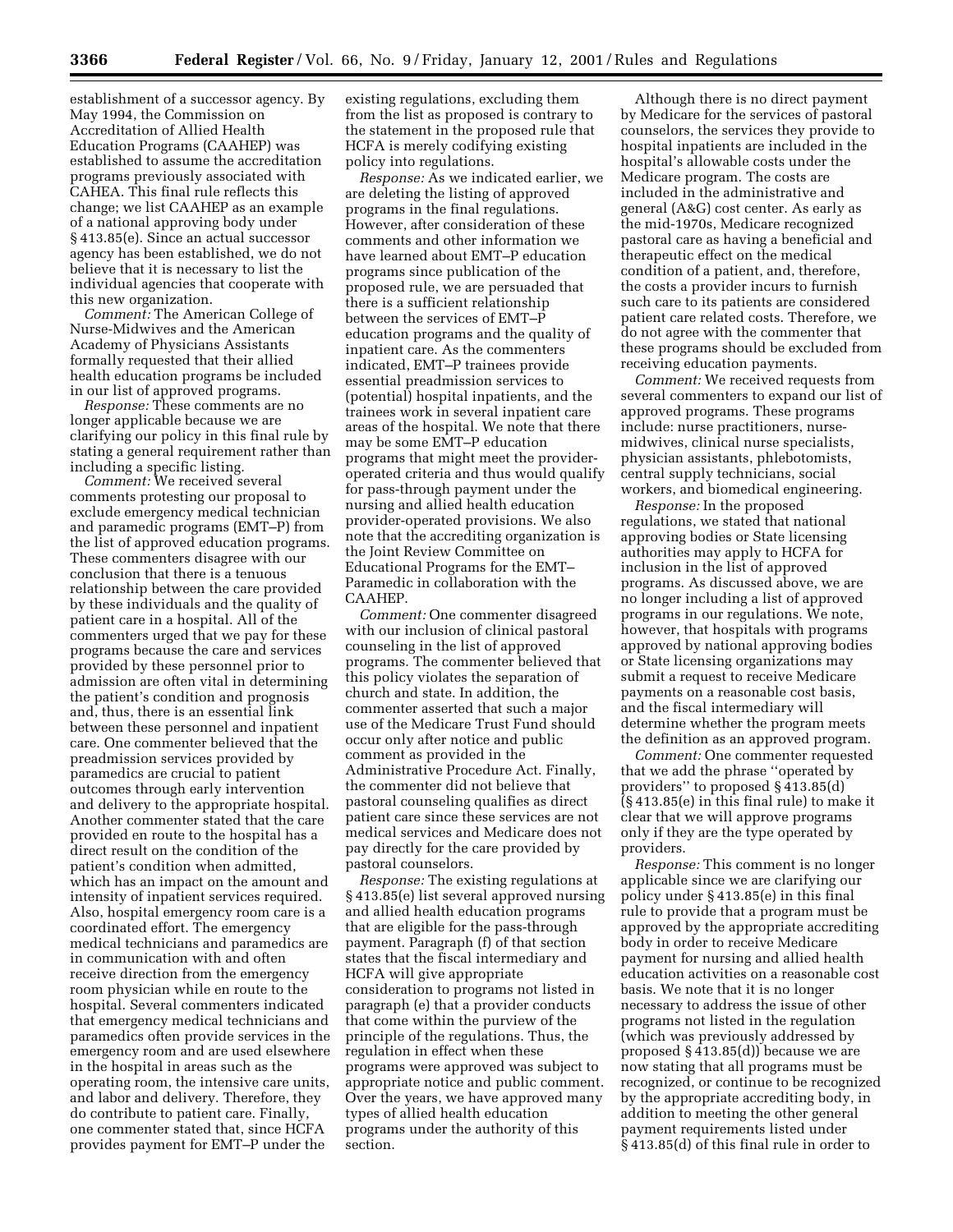receive Medicare payment on a reasonable cost basis.

#### *C. Determination of Net Costs*

We proposed to revise our policy for determining the net costs of approved nursing and allied health education programs in proposed § 413.85(c)(1) (§ 413.85(d)(2) of this final rule). The formula for determining the net costs at existing § 413.85(g) states that ''Net costs of approved educational activities are determined by deducting, from a provider's total costs of these activities, revenues it receives from tuition.''

When the existing regulation was drafted, we assumed that the tuition paid by students enrolled in approved nursing and allied health educational programs was intended to cover all facilities and services for which a provider would incur costs. It was not our intention to imply that costs for which a provider charges a separate fee, in addition to tuition, were not to be considered as part of the cost of the approved nursing and allied health educational activity. Two examples of these costs are the purchase of textbooks for resale to students and the provision of housing or room and board in exchange for an additional fee.

We clarified in the proposed regulations that the term ''tuition'' includes these additional charges and fees and specified a proposed formula for determining the net costs to indicate that ''total costs'' includes only direct and indirect costs incurred by a provider that are directly attributable to the operation of an approved educational activity. These costs do not include usual patient care costs that would be incurred in the absence of the educational activity, such as the salary costs for nursing supervisors who oversee the floor nurses and student nurses. Moreover, these costs do not include costs incurred by a related organization.

The existing regulation concerning related organizations set forth at § 413.17 was established to avoid program recognition of artificially inflated costs that might be generated from less than arm's length transaction. This policy was not intended to expand the range of items and services for which a provider could claim payment. With respect to educational costs (with the limited exception for certain graduate medical education costs incurred by a related medical school as provided in Intermediary Letter 78–7) our policy has been that the provider, rather than the related organization, must directly incur the costs on its books and records before the costs will be recognized for Medicare payment

purposes. Otherwise, the principle that Medicare payment for medical education costs should not result in a redistribution of costs from the educational institution to the provider would be violated.

Whereas providers that operate their own programs may receive reasonable cost reimbursement for both the classroom instruction and the clinical training costs, but no reimbursement for costs incurred by a related educational institution, providers that would qualify under section 4004(b) of Public Law 101–508 may receive reasonable cost reimbursement for the clinical training costs only, and for the clinical training costs incurred by a related educational institution. We believe that the language included in the Committee Report that accompanied Public Law 101–508 supports this distinction between total allowable costs for provider-operated and nonprovider-operated programs. In that report, the conferees noted that—

''in the case of hospital-operated nursing and allied health education programs, the Secretary does not recognize costs incurred by a related educational organization as allowable educational costs since such costs are a redistribution of costs from the educational institution to the hospital. Although [section 4004 of Public Law 101– 508] provides for recognition of the costs incurred by a related educational organization for clinical training on the hospital's premises in the case of a hospitalsupported program, the conferees intend that nothing in [section 4004 of Public Law 101– 508] should be construed as requiring the Secretary to modify his current policy in regard to the determination of reasonable costs for a hospital-operated program'' (H.R. Rept. No. 964, 101st Cong., 2d Sess. 719 (1990)).

We note that this clear statement of Congressional intent is also consistent with our policy on provider-operated programs stated above of not recognizing the costs of related organizations in determining a provider's total costs of approved educational programs.

In the January 3, 1984 final rule, the definition of net costs (proposed § 413.85(g)) was revised by eliminating grants and donations from revenues that were to be offset against the cost of approved educational activities. This revision was made in response to a public comment to ensure that the policy on net costs of educational activity would be consistent with the policy that deals with the treatment of grants, gifts, and income from endowments under reasonable cost payment under § 413.5(c)(3). However, in the proposed rule, we stated that we were reconsidering our position on this issue. As a result, we requested public

comment on whether the net costs of approved educational activities should be defined as the costs determined by deducting the revenues that a provider receives from tuition, student fees, and the allocable amounts from any donations and grants from the provider's total allowable costs that are directly related to approved educational activities.

Also, in our discussion in the preamble of the September 1992 proposed rule relating to what types of revenues a provider receives that should be deducted from the provider's total allowable costs to determine the net cost of approved educational activities, we inadvertently included ''non-Medicare public funding''. This inclusion erroneously implied that Medicare's policy has been to consider State appropriations as grants or donations that are not offset from a provider's allowable costs. Our response to a comment in a final regulation concerning Medicare GME policy, published on September 22, 1989 (54 FR 40302), also had been mistakenly interpreted as including State appropriations in the definition of grants. In the response to a comment about whether there is a redistribution of GME costs when State appropriations or other funding sources are sufficient to cover the cost of operating, we explained our policy and section 1134 of the Act as it relates to offsets from allowable costs of gifts, grants, and donations. Our response was intended to describe private philanthropy and other grants but not to include State appropriations in the definition of grants. In administrative, legal, and policy matters, we have consistently maintained that State appropriations for the cost of medical education activities constitute community support that is to be offset from a provider's allowable costs.

We note that several courts have upheld Medicare's policy of including State appropriations in the definition of community support. On May 3, 1991, the U.S. District Court for the Southern District of Mississippi ruled that the Secretary's offset of nursing and allied health costs of State appropriations was appropriate. Additionally, the U.S. District Court for the Eastern District of Pennsylvania in *Thomas Jefferson University* (993 F.2d. 879 (1993)) in a decision affirmed by a U.S. Appeals Court stated that the Secretary's definition of community support, which includes ''State-funded support,'' is reasonable. This decision was upheld by the U.S. Supreme Court on the redistribution principle discussed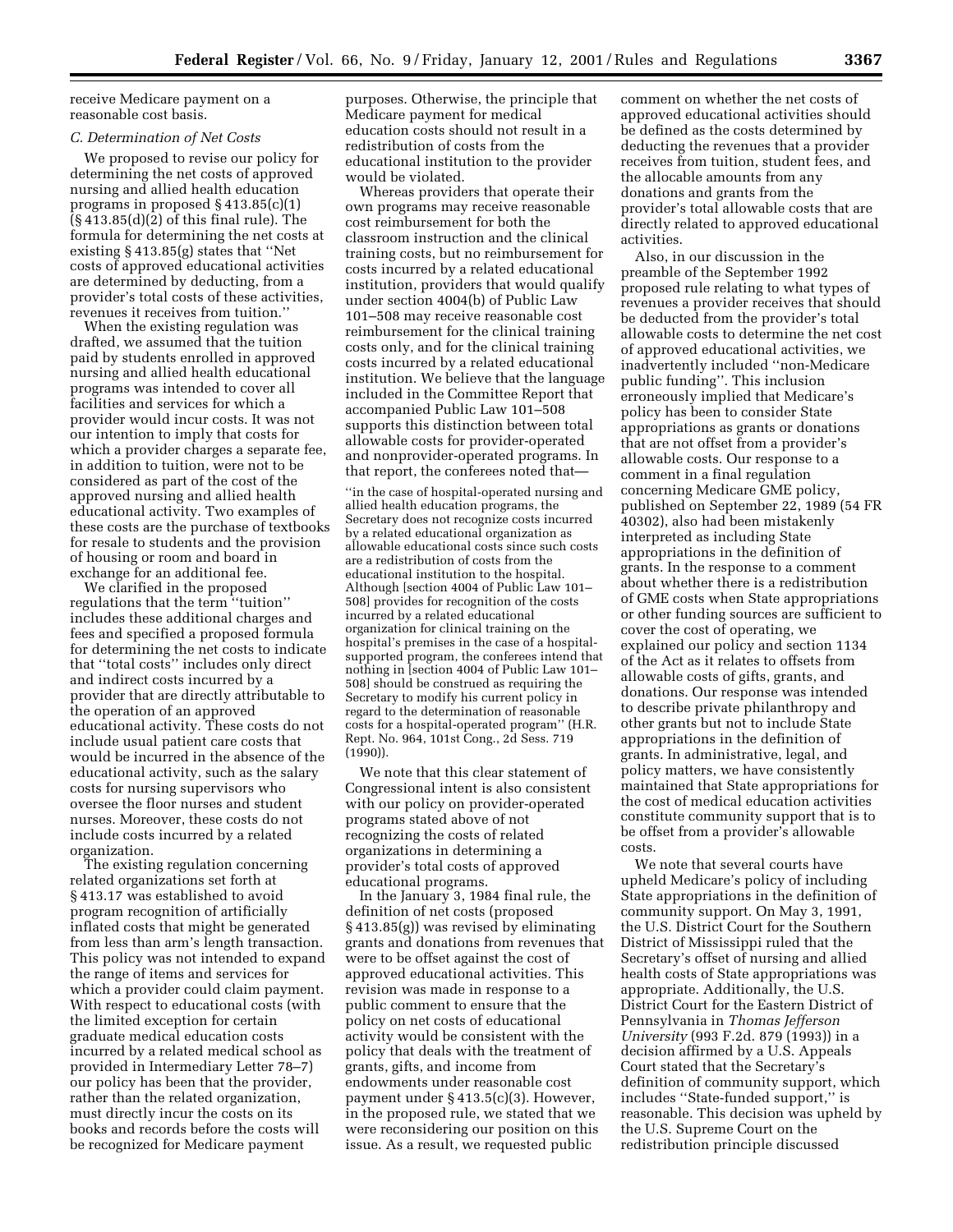elsewhere in this preamble (114 S. Ct. 2381 (1994)).

We note that the proposed revisions in the proposed rule inadvertently did not include community support as the basis for an offset from the allowed cost of a GME or nursing and allied health program. In this final rule, we restate our longstanding policy that Medicare will only share in the costs of educational activities of providers where communities have not assumed responsibility for financing these programs. Medicare's policy is to offset from otherwise allowable education costs, community funding for these activities.

*Comment:* We received all unfavorable comments on our reconsideration of existing policy that excludes grants and donations from the revenues that are used to offset the cost of approved educational activities. One commenter stated that it seeks outside support in the form of grants for the purpose of recruiting students. The commenter indicated that these monies, which are used to help alleviate current shortages of trained professionals, should not be deducted in determining net costs. Another commenter stated that we did not provide any rationale for changing our policy on grants and donations. An additional commenter believed that if we adopted the revised policy, only those grants and donations that are specifically restricted to supporting education programs should be deducted.

*Response:* We are persuaded by the commenters that, in this time of shrinking revenues, hospitals should not be discouraged from seeking additional support through grants and donations. Therefore, we are not adopting the proposed revision in this final rule. We will retain the existing policy.

*Comment:* One commenter requested that student fees that are used to cover costs that are not included in Medicare allowable costs should not be deducted from a provider's total costs. Another commenter believed that since the revenues a provider obtains for housing costs and textbook purchase for resale are not used to offset clinical instruction costs, they should not be included in the definition of tuition and used to offset total costs.

*Response:* We believe that the total amount of payments made to a provider on behalf of a student it is training should be deducted from the allowable costs the provider is claiming. If the provider operates the program, it is claiming the cost of student stipends, student housing, and the purchase of books and materials for student use. If

the provider receives revenues in exchange for the provision of these services, those revenues should be deducted from total costs, regardless of the name given to the fee. If the provider collects a fee from students that does not involve any allowable cost, such as monies used for recreational activities for which the provider does not seek Medicare payment, these revenues need not be deducted. However, any general fund for student activities would probably be required to be deducted. A provider that does not operate the nursing or allied health education program and is claiming only clinical costs would not be including housing fees in that cost. Any housing fees should be the responsibility of the educational institution.

*Comment:* One commenter disagreed with the proposed policy that providers that do not operate their own education programs but receive reasonable cost payments under the provisions of section 4004(b) of Public Law 101–508 may include costs of the educational institution related to the provider. These costs are excluded from the total costs of a provider that operates its own programs. The commenter believed that it is unfair to make this distinction.

*Response:* As we explained in the proposed rule (57 FR 43668), when Congress included a provision in Public Law 101–508 that the costs of a related educational institution should be allowed as part of total costs for those providers that are eligible to receive reasonable cost payment for education programs they do not operate, specific language in the Conference Report made clear that this provision did not prohibit the Secretary from continuing to consider these costs as redistribution costs and excluding them from allowable costs of provider-operated programs.

#### *D. Payment for Certain Nonprovider-Operated Programs Under Public Law 101–508*

In accordance with the provisions of sections  $4004(b)(1)$  and  $(b)(2)$  of Public Law 101–508, proposed § 413.85(f) (§ 413.85(g)(1) and (2) of this final rule) provided that the net costs incurred by a provider, or by an educational institution that is related to the provider by common ownership or control (that is, a related organization as defined in § 413.17(b)), for the clinical training of students enrolled in an approved nursing or allied health program that is not operated by the provider would be paid on a reasonable cost basis if the following conditions are met:

• The clinical training must occur on the premises of the provider.

• The provider must have claimed and been *paid* for clinical training costs on a reasonable cost basis during its most recent cost reporting period that ended on or before October 1, 1989. (We proposed that, in this context, we would consider a provider to be ''paid'' for clinical training costs if, for its most recent cost reporting period ending on or before October 1, 1989, the provider's intermediary included the clinical training costs in the allowable costs used to determine the interim payment rate for that cost reporting period, and the provider subsequently claimed the clinical training costs as a pass-through cost on its initially submitted cost report for that period.)

• In any cost reporting period, the percentage of total allowable provider cost attributable to allowable clinical training cost cannot exceed the percentage of total allowable cost attributable to clinical training in the provider's most recent cost reporting period ending on or before October 1, 1989.

• The students in the educational program must provide a benefit to the provider through the provision of clinical services to patients of the provider.

• The clinical training costs must be incurred by the provider or by an educational institution related to the provider by common control on ownership as defined in § 413.17(b). Costs incurred by a third party, regardless of its relationship to either the provider or the educational institution, would not be allowed.

• The costs incurred by a provider do not exceed the costs the provider would incur if it operated the program itself.

Section 4004(b)(1) of Public Law 101– 508 also required that we define allowable clinical training costs under this provision for payment for certain nonprovider-operated programs. At 57 FR 43667 in the September 22, 1992 proposed rule, we proposed to define these costs as the incremental costs that, in the absence of the students, would not be incurred by the provider. These incremental costs would include the costs of clinical instructors and administrative and clerical support staff whose function is to coordinate rotations with a nursing school and to schedule clinical rotation for each student nurse. They would not, however, include the costs of a charge or floor supervisor nurse who may spend a portion of his or her time supervising student nurses but who, in the absence of the students, would still have to be employed by the provider. In general, these costs are payroll and related salary costs. Although some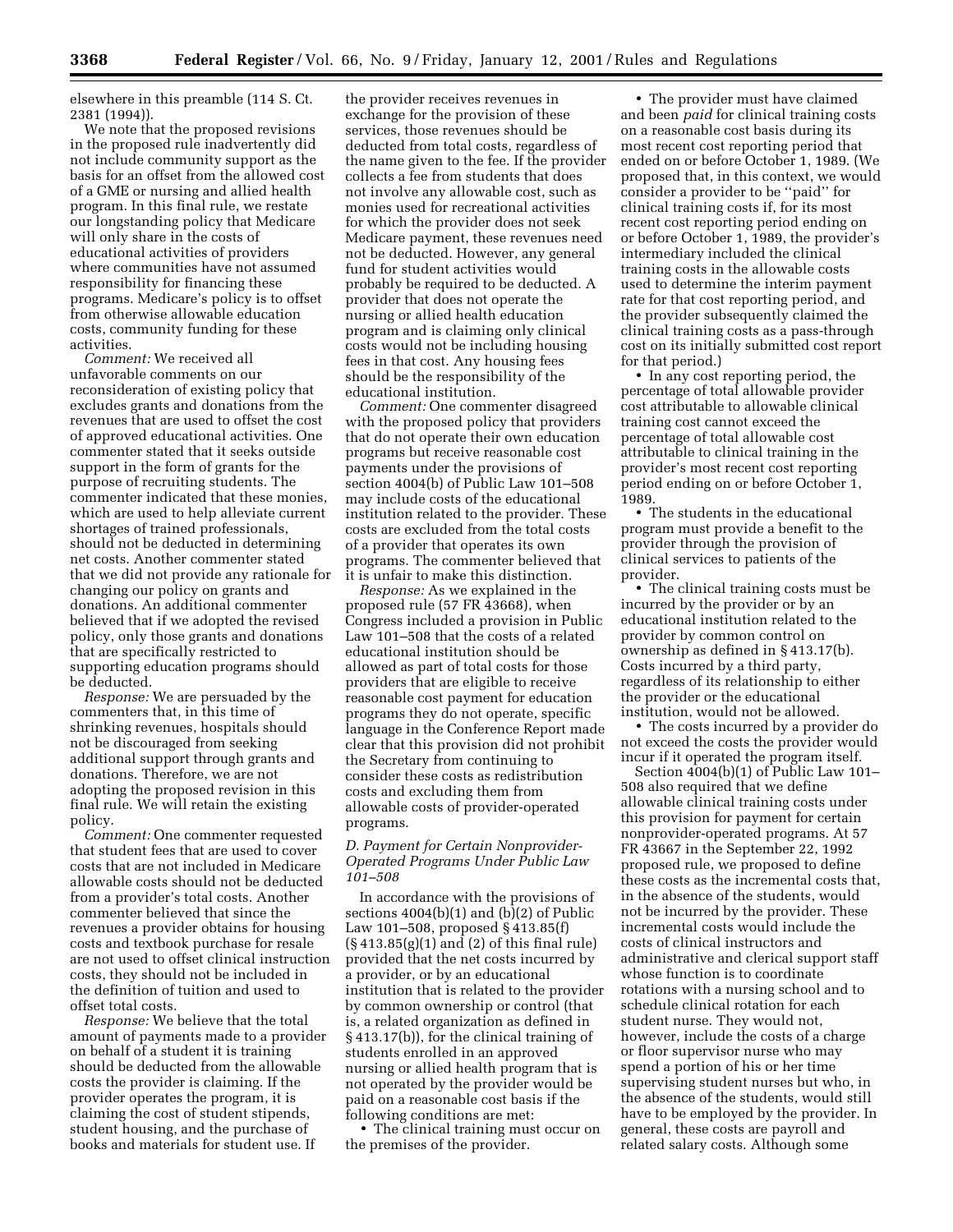provider-incurred overhead costs directly related to the cost of the students would be allowable, overhead costs incurred by the related organization generally would not be considered allowable.

In the proposed rule, we stated that, if, after implementation of the provisions of sections 4004(b)(1) and (b)(2) of Public Law 101–508, we found a wide variation in the clinical cost per student among different hospitals' nursing and allied health programs, we would consider methods to narrow that variation under the definition of reasonable cost as set forth in section  $1861(v)(1)$  of the Act. We specifically requested public comment on how we could best evaluate the reasonable cost of these programs. We received the following comments on our proposed implementation of the provisions of Public Law 101–508.

*Comment:* Many commenters objected to the retroactive nature of the special exception for providers to receive passthrough payment for the clinical training they provide in support of nonprovider-operated programs. These commenters believed that allowing ongoing payment only for those programs for which providers claimed and were paid costs for cost reporting periods that ended on or before October 1, 1989, discriminates against newer programs. They believed this criterion unjustly penalizes those providers that did not claim pass-through costs in the past due to lack of clear guidelines or because they were following the direction provided by HCFA in the preamble of the January 3, 1984 final rule. One commenter requested that the rule should be based on cost reports filed after the effective date of the final rule or allow providers to reopen their fiscal year 1989 cost reports to include nursing and allied health education costs. Another commenter suggested that hospitals be allowed to claim clinical training costs in future years if they had claimed them in their capital base year cost report.

*Response:* The October 1, 1989 cost reporting period date set forth in the proposed rule was mandated by section 4004(b)(2)(A) of Public Law 101–508. The practical effect of this provision is that providers may receive payment on a reasonable cost basis under this provision for the clinical training of students enrolled in a nonprovideroperated program only if they had claimed and received payment for periods prior to the enactment of the statute. This protects those providers that were relying on the payments.

*Comment:* Other commenters disagreed with the requirement that, for cost reporting periods ending after October 1, 1989, the percentage of allowable clinical training costs is limited to the percentage allowable for the provider's previous cost reporting period. Again, commenters view this provision as a limitation on the development of new programs and as a disincentive to hospitals' participation as clinical training sites.

*Response:* The proposed regulations incorporated the provisions of section 4004(b)(2)(A) of Public Law 101–508 concerning which providers can claim pass-through payment for clinical training and how much they may claim. The commenters are correct in their assessment that, under these rules, providers that expand the magnitude of the support they provide to educational institutions would not receive a corresponding increase in Medicare pass-through payment. However, the rules merely limit the percentage of the costs, so if a provider expands some programs and decreases others, then there might be no adverse Medicare payment impact. Again, we believe that the Congressional intent was to protect providers who had come to rely on Medicare payments for nonprovideroperated education programs without increasing Medicare expenditures.

*Comment:* One commenter believed that the language at proposed  $\S 413.85(f)(1)(\overline{\S 413.85(g)}(2)(i)$  of this final rule) implies that in order for clinical training to be eligible for the pass-through, all training must take place at the provider. The commenter believed that providers should be limited to claiming the costs for training that takes place solely on the premises of the provider, but that the students should be allowed to spend time in training in other settings as long as the costs are not claimed by the provider.

*Response:* The language set forth at proposed paragraph (f)(1) is intended to limit providers to claiming as clinical training pass-through costs only those costs associated with training that takes place on the premises of the provider. It is not our intention to prevent students enrolled in educational institutions from obtaining clinical training at more than one provider setting. However, if that off-site training is part of the education program, it would be subject to the rules specified earlier defining a provider-operated program.

*Comment:* Several commenters objected to our proposal that clinical training costs would be allowable only if they were costs that the provider would not have incurred in the absence of the students. That is, only incremental costs would be recognized

under the pass through. The commenters believed this to be inequitable. For example, even if the floor charge nurse directs the training of the students as part of the nurse's usual duties, it may be necessary for the hospital to hire additional support personnel to perform duties previously provided by the floor nurse or there may be an increase in overtime to compensate for time devoted to students. One commenter believed that this restriction will encourage providers to increase their allowable costs through the hiring of additional staff dedicated to clinical training instead of allocating a portion of existing staff time. The commenters recommended that the final rule allow providers to claim the portion of the employee's salary or related costs associated with the time devoted to clinical training.

*Response:* We believe that allowable clinical training costs should be limited to those incremental costs that the provider actually incurs in the course of training nursing or allied health students. If a provider must hire additional staff or increase the salaried hours of existing staff to accomplish the clinical training, the costs of the staff time for providing the training would be considered allowable costs. These staff could include clinical training instructors and administrative and clerical support. However, if the provider merely adds the supervision of students to a floor nurse's list of duties and this is accomplished without the provider incurring additional costs, there is no incremental cost to be claimed.

*Comment:* Several commenters objected to our statement in the preamble to the proposed rule that, in the future, we might consider methods to narrow variation in the clinical cost per student among hospital programs. The commenters stated that the complexity of care in different programs and the mandates imposed by States may contribute to a great deal of variation. Thus, they believed that it would be extremely difficult to determine an appropriate limit on the per student costs. One commenter requested that, before such a limit is imposed, HCFA should define a list of components for cost per student. These elements should be separately assigned a cost and then averaged to create a range of reasonable cost. The commenter encouraged us to include adjustments for type of facility, region, and type of facility ownership to make the range as accurate as possible.

*Response:* We agree with the commenters that determining an appropriate limit on per student costs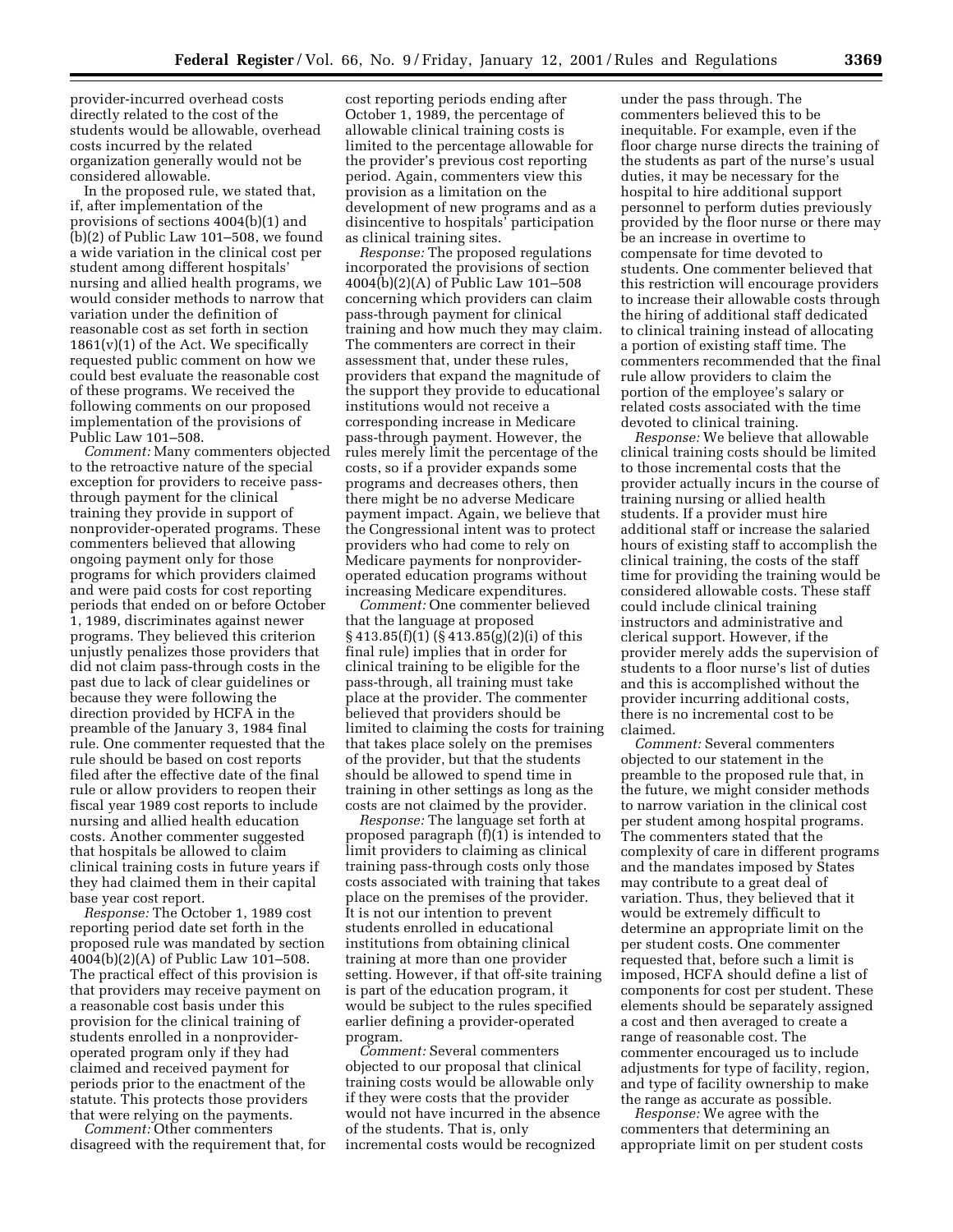would be a difficult undertaking and it is not a policy that we will pursue at this time. If, in the future, we decide that it is necessary, we will not implement any change in policy without first publishing it under the notice and public comment procedure.

*Comment:* One commenter was concerned that the proposal does not allow a hospital to claim costs incurred by a third party. The commenter's hospital sends its CRNA students to other hospitals to receive training that the commenter's hospital cannot provide. These other hospitals employ a CRNA clinical coordinator. The commenter requested clarification on whether the other hospitals can claim reasonable cost payment for the coordinator.

*Response:* The pass-through payment can be made to any provider that trains students in a nursing and allied health program as long as the program is operated by the provider, whether the provider is the originator of the program or whether the provider is one to which the students are rotated. However, the original provider of the program (or any other provider) may not claim the costs of training the students in the program while the students are rotating to another provider—only the provider actually training the students and incurring the clinical training costs may be paid on a reasonable cost basis. That is, a provider may not claim the costs of a third party provider.

*Comment:* One commenter requested that we clarify our policy that clinical training must be provided on ''the premises of the provider.''

*Response:* We will consider that the training is on the hospital's premises if it is in the physical area immediately adjacent to the provider's main buildings, other areas and structures that are not strictly contiguous to the main buildings but are located within 250 yards of the main buildings. This clarification would encompass not only institutions that are located in selfcontained, well-defined settings, but other locations, such as in central city areas, where there may be a group of buildings that function as a campus but are not strictly contiguous and may even be crossed by public streets. We are clarifying § 413.85(f)(1) (§ 413.85(g)(2)(i) in this final rule) accordingly.

#### *E. Costs of Educational Activities Considered To Be Normal Operating Costs*

As we have previously discussed, the final hospital inpatient prospective payment system rule published January 3, 1984, attempted to clarify the Medicare policy on the classification of

training costs incurred by providers as costs of approved educational activities paid on a reasonable cost basis. Since that time, questions have arisen about some types of training programs that are neither listed as approved programs under existing § 413.85(e) nor readily identifiable under existing § 413.85(d) as activities not within the scope of approved educational activities.

The programs that had been included in our list of approved programs were generally programs of long duration designed to develop trained practitioners in a nursing or allied health discipline, such as professional nursing or occupational therapy. This is contrasted with a continuing education program of a month to a year in duration in which a practitioner, such as a registered nurse, receives training in a specialized skill, such as enterostomal therapy. While such training is undoubtedly valuable in enabling the nurse to treat patients with special needs and in improving the level of patient care in a provider, the nurse, upon completion of the program, continues to function as a registered nurse, albeit one with special skills. Further distinction can be drawn between this situation and one in which a registered nurse undergoes years of training to become a CRNA. The costs of continuing education training programs are not classified as costs of approved educational activities that are passed through and paid on a reasonable cost basis. Rather, they are classified as normal operating costs covered by the prospective payment rate or, for providers excluded from the prospective payment system, as costs subject to the target rate-of-increase limits. In proposed § 413.85(g)(3) (§ 413.85(h)(3) of this final rule), we proposed to revise the regulations to include continuing educational programs in the same category as ''educational seminars and workshops that increase the quality of medical care or operating efficiency of the provider.''

Proposed § 413.85(g), like existing § 413.85(d), stated that the costs of certain activities are recognized as normal operating costs and are paid in accordance with applicable principles.

*Comment:* One commenter questioned the language in proposed § 413.85(g)(6) which describes the allowable costs of the clinical training and classroom instruction of students enrolled in an approved educational program that is not operated by the provider. The commenter requested clarification as to whether these costs are allowable as normal operating costs or as passthrough costs.

*Response:* The title of proposed paragraph (g) is ''Activities treated as normal operating costs.'' All costs listed in this paragraph (paragraph (h) in this final rule) are costs that are recognized as normal operating costs and, as such, are not eligible to be paid under the pass-through. Although we believe that the language in the proposed rule is clear, we are revising paragraph (h)(6) in this final rule for better comprehension.

*Comment:* In the existing regulations, the costs of residents in anesthesiology who are employed to replace anesthetists are specifically included in normal operating costs and excluded from the pass-through. One commenter was concerned that this language was deleted from the proposed regulations.

*Response:* The language concerning residents working in a hospital and not participating in a medical education program was added as a part of the original hospital inpatient prospective payment system regulations in order to ensure that hospitals that hired residents to replace anesthetists in an attempt to circumvent the rebundling provision did not attempt to include the costs of those residents as education costs. Since that time, revised regulations governing Medicare payment for the direct medical education of residents have been published. These regulations are set forth in § 413.86. Those regulations clearly exclude residents not in an approved program from receiving payment under the medical education provisions. We believe that it is no longer necessary to include this language in the regulations governing nursing and allied health education programs, and therefore proposed to delete it from the regulations. We are adopting this deletion in this final rule. We note that this action does not signify a change in our policy.

*Comment:* One commenter stated that HCFA should consider allowing outpatient, nonacute care clinical training as eligible for the reasonable cost payment. Many of these auxiliary service sites are operated by a Medicare provider or under an agreement with such a provider. The commenter urged HCFA to consider the advantages to Medicare beneficiaries, health system costs, and future health professionals in allowing as reasonable costs the clinical training costs occurring outside the inpatient, acute care facility.

*Response:* Based on this comment and others we received, we believe that there is a fair amount of confusion surrounding Medicare payment for medical education, which we will attempt to clarify. The following is a brief overview of Medicare payment for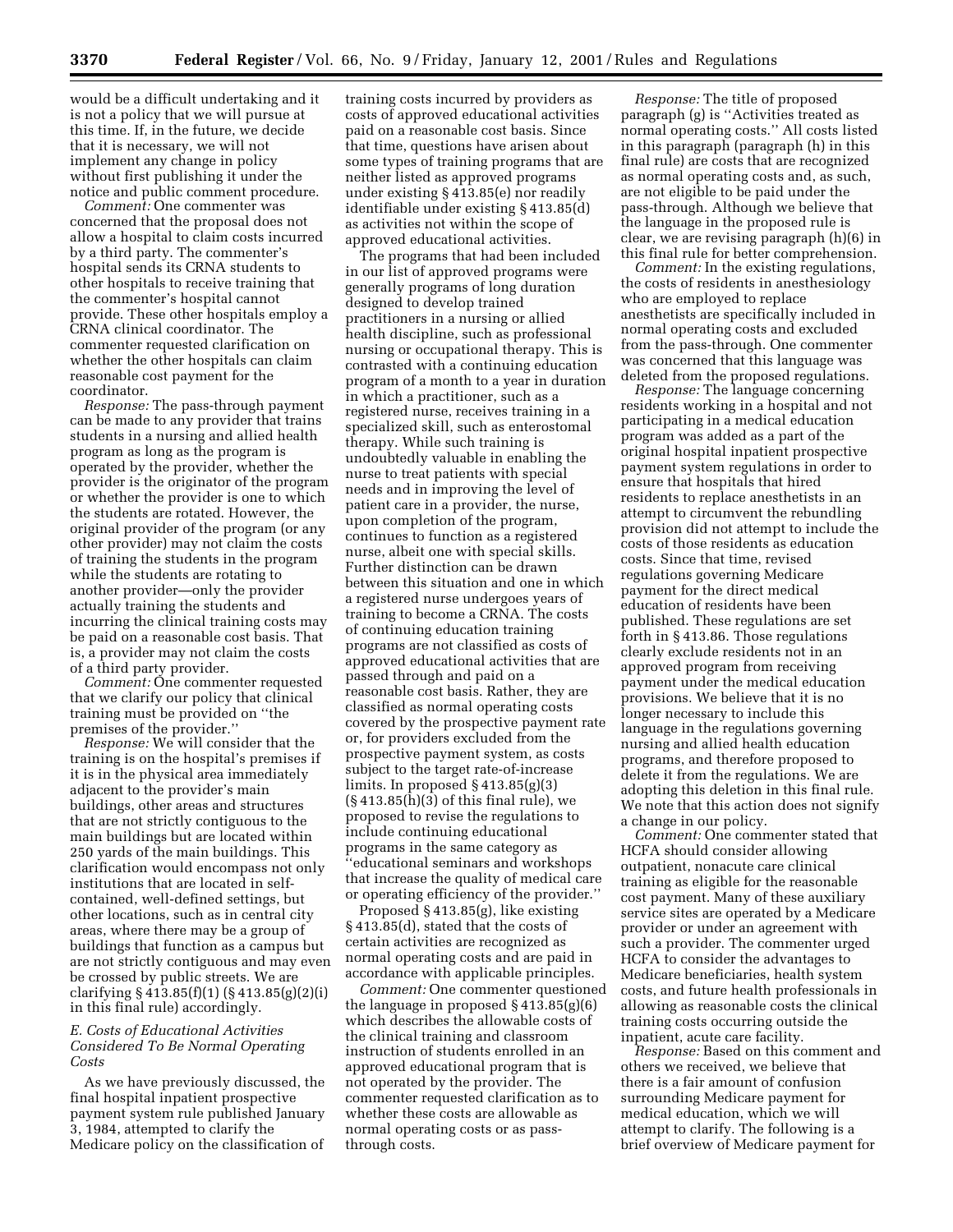graduate medical education and payment for nursing and allied health education.

• Payment for Graduate Medical Education (GME)

Regulations governing Medicare payment for the direct cost of GME programs are set forth in § 413.86. In general, Medicare payment for the direct costs of GME is based on the hospital's historical per resident costs in a base year (fiscal year 1984), updated for inflation. Payment to the hospital in the current year is determined based on the product of the hospital's updated per resident amount, the actual number of residents (capped by the number of allopathic and osteopathic residents in a hospital's most recent cost reporting period ending on or before December 31, 1996), and Medicare's inpatient utilization in that year.

Under regulations at § 409.26(a), the Medicare Skilled nursing facility (SNF) benefit includes coverage of medical services that are furnished by an intern or resident (who is training in a hospital teaching program approved in accordance with the provisions of § 409.15), if the resident is in a participating hospital with which the SNF has in effect a transfer agreement. Payment for these services is included in the SNF prospective payment system per diem global payment. In addition, under regulations at § 409.45(g), the Medicare home health benefit includes services provided by interns and residents. To the extent that these services were paid on a reasonable cost basis and covered under the home health benefit, there cannot be separate payment for these services under the home health prospective payment system. These services will be subject to the consolidated billing requirements. However, the home health prospective payment system rates and consolidated billing requirements do not affect Medicare payments to hospitals for graduate medical education or physician billing requirements under the fee schedule.

• Payment for Other Medical Education (Nursing and Allied Health Education)

The direct costs of all other medical education in which providers engage are covered by the regulations at § 413.85. Hospitals may receive payment for nursing and allied health education programs they operate on a reasonable cost basis. For hospitals subject to the prospective payment system, these costs are paid on a reasonable cost basis. For hospitals excluded from that system and paid on a reasonable cost basis subject to cost limits, the medical education costs are excluded from application of

the limits. Hospitals that participate in a nursing and allied health program that is a nonprovider-operated program may receive pass-through payment if they meet the criteria set forth at  $§413.85(g)(2)$  in this final rule.

• Provider-Operated Requirement for Nursing and Allied Health Education

One of the main distinctions between payment for GME and nursing and allied health education is that, generally, a facility can only receive separate payment for nursing and allied health education if the program is provider-operated. Hospitals, however, can receive payment for residents participating in approved programs regardless of whether the program is operated by a provider. We have consistently applied this policy since the inception of the Medicare program.

The January 3, 1984 prospective payment system final rule (49 FR 267) states that only the costs of provideroperated approved medical education programs are excluded from the prospective payment system and paid on a reasonable cost basis. This language only applied to nursing and allied health education. That final rule states the following:

''If a program is operated by another institution, such as a nearby college or university, it must be noted that by far the majority of the costs of that program are borne by that other institution, and not by the hospital. While it is true that the hospital may incur some costs associated with the provision of clinical training to *students* enrolled in a nearby institution, the hospital also gains in return.'' (*Emphasis added.*)

The reference to students and not residents indicates our intention to apply this language only to nursing and allied health education. Furthermore, we believe hospitals do incur significant costs associated with providing a clinical setting for training residents even when they do not operate an approved program. Thus, the statement that the majority of costs are borne by that other institution reflects our views only with respect to nursing and allied health education.

We have always recognized costs associated with GME programs regardless of whether or not they are provider operated. The September 29, 1989 (54 FR 40286) regulations implemented a GME payment system based on per resident amounts, provided that the hospital's per resident amount would be based on its GME costs divided by the number of full-time equivalent residents working in all areas of the hospital complex. We provided a specific example of how to determine the hospital's per resident amount when the approved program is operated by

another institution. In addition, we noted that, in accordance with section 1886(h)(5)(A) of the Act, the definition of an approved medical residency program at § 413.86(b) does not provide that the program must be provideroperated. In contrast, § 413.85, which set forth regulations governing payment of nursing and allied health education, included a definition of ''approved educational activities'' which refers to programs that ''can be operated by providers.''

Concerning the commenters' more specific comment that providers be allowed to claim the costs incurred when students receive clinical training in outpatient, nonacute care or nonhospital settings, we believe that the issue regarding allowing pass-through payment for the costs of training nursing and allied health students in these settings does not revolve around whether the hospital operates the program and incurs the costs, but, rather, whether training in these settings enhances the quality of inpatient care. Current nursing and allied health policy at § 413.85(2)(b) defines ''approved educational activities'', in part, as enhancing the quality of patient care in an institution. We have further clarified this definition as a requirement under the general payment rule at § 413.85(d)(1)(i)(C) of this final rule; that is, a program must ''enhance the quality of inpatient care'' to be considered an approved educational activity. This phrase refers only to training while providing care directly to hospital inpatients. Thus, we feel it is inappropriate to allow pass-through payment for the time students train in outpatient departments, nonacute care, or nonhospital settings.

#### *F. Net Costs of Approved Certified Registered Nurse Anesthetist (CRNA) Educational Programs*

On January 26, 1989, we published a proposed rule (54 FR 3803) to implement section 9320 of the Omnibus Budget Reconciliation Act of 1986 (Pub. L. 99–509). That rule proposed to change the classification of patient care services of CRNAs to permit payment under the Medicare Part B fee schedule for such services furnished on or after January 1, 1989. This policy created difficulties in distinguishing between the training and patient care activities of teaching CRNAs. To minimize the possibility of duplicate payments, we proposed to modify the regulations at § 413.85(b)(3) (§ 413.85(d)(2)(iii) of this final rule) to recognize the special circumstances that exist with regard to the costs of approved CRNA training programs. While, for the most part, the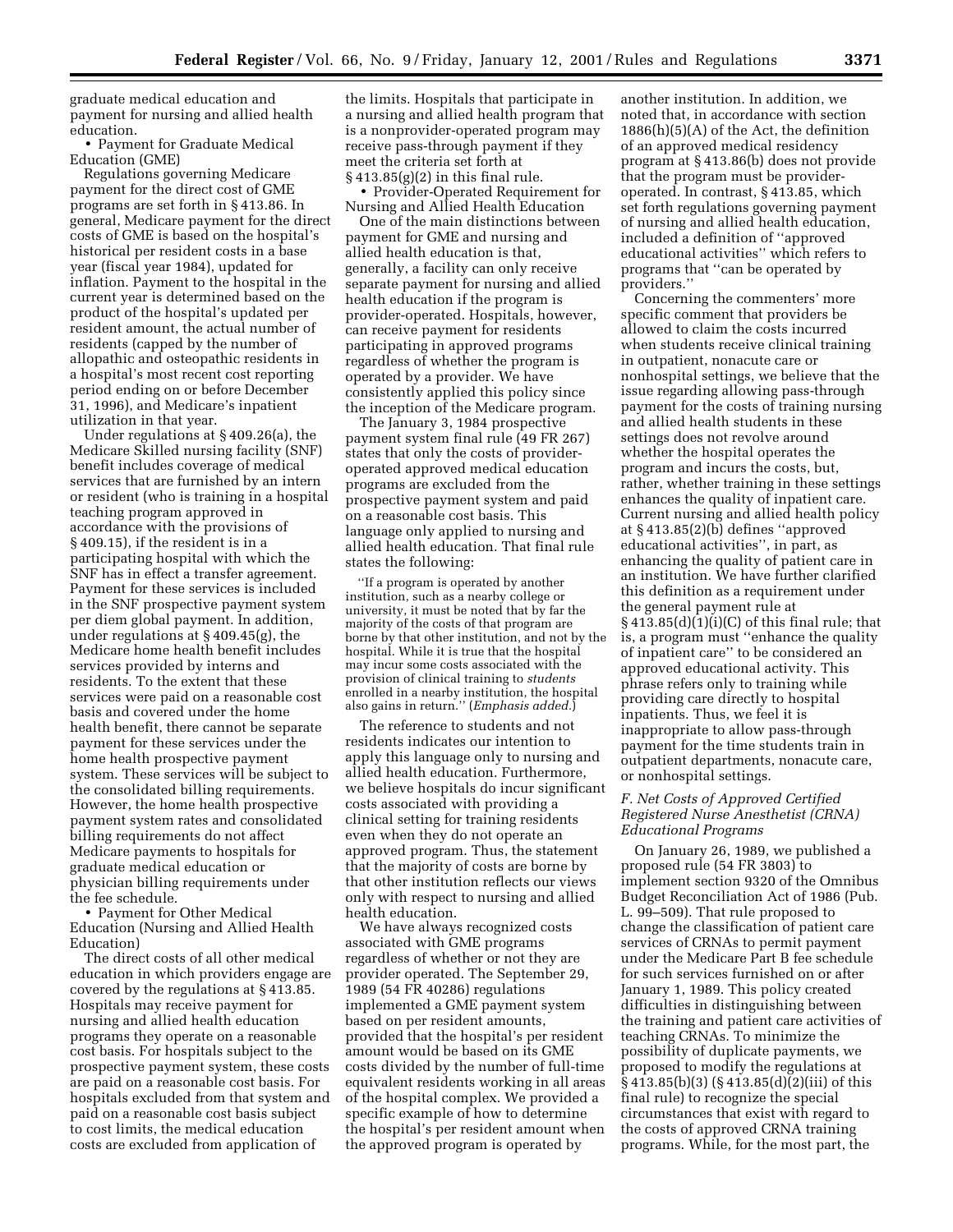costs of these programs would continue to be paid under the generally applicable rules set forth at § 413.85, we proposed to exclude from allowable costs the costs providers incur in connection with compensating teaching CRNAs for the time spent with student anesthetists in clinical training during surgical procedures. These activities involve the provision of patient care services that are payable under Medicare Part B under the CRNA fee schedule.

In developing the proposed rule, we considered requiring that all teaching CRNAs complete allocation agreements, similar to those completed for providercompensated physicians, detailing how the CRNAs spend their time at the provider. In the interest of administrative simplicity and reducing provider recordkeeping burden, we proposed that it would be sufficient that providers present auditable documentation to intermediaries justifying CRNA faculty compensation costs related to hours spent in classroom instruction or in administrative activities related to the approved program. No other compensation costs for CRNA faculty members would be allowable. Compensation costs for faculty members who are not CRNAs would continue to be allowable since the duplicate payment potential would not exist for these personnel. We specifically sought comments on whether the proposal was an equitable way to deal with the problems arising from the change in the payment method for the services of CRNAs. We received a number of comments regarding this proposal.

*Comment:* In general, commenters did not believe that it would be equitable to have different rules for CRNA clinical training costs. One commenter stated that CRNAs are providing double service when they supervise students in anesthesia procedures and deserve the additional Part B payment. Other commenters stated that CRNAs are not always allowed to bill under Part B for the services they provide. One commenter pointed out that CRNAs who work under the direction of a physician cannot bill under Part B unless the physician is directing two or more cases. Another commenter noted that CRNAs can bill under Part B only when they are supervising no more than one student. The hospital at which the commenter provides services generally requires CRNAs to supervise two or more students and the CRNA cannot bill under Part B under these circumstances. These latter two commenters, as well as others, indicated support for allowing the clinical costs of CRNAs supervising

students to be included in the passthrough payment as long as the CRNA cannot bill under Part B.

*Response:* Under the provisions of the existing regulation that implemented the CRNA fee schedule, a CRNA who is supervising student anesthetists cannot receive payment under Part B when supervising more than one student because supervision of more than one student is considered to be a teaching activity (42 CFR 414.46). In addition, this regulation also stated that if an anesthesiologist and a CRNA are involved in a single procedure, the procedure is considered to be personally performed by the physician. However, this policy was revised in the December 8, 1995 **Federal Register** (60 FR 63152), (as implemented in § 414.46), effective for services furnished on or after January 1, 1998, to specify that the ''medical direction payment'' rules apply if an anesthesiologist and a CRNA are both involved in a single anesthesia case. The payment for both the CRNA service and the physician medical direction service are paid at 50 percent of the fee otherwise recognized for the anesthesiologist who performs the case alone.

We are revising the regulations at § 413.85(d)(2)(iii) (previously proposed § 413.85(b)(3)) to state that the clinical training costs of a CRNA who is continuously supervising one student anesthetist are not allowable under the pass-through because the CRNA may bill for this service under the Medicare Part B fee schedule. The clinical training costs of a CRNA are also not allowable under the pass-through when the CRNA may bill for fifty percent of a service under the Part B fee schedule. We expect that the fiscal intermediaries will be careful to review the documentation the hospital maintains to support its request for payment under the pass-through for CRNA clinical training. In general, the teaching portion of the pass-through is not allowed in situations where any practitioner (including CRNAs) can bill for the service under the Medicare Part B fee schedule.

*Comment:* Three commenters stated that CRNAs should be required to complete allocation agreements, like those completed by providercompensated physicians, that detail the way the physicians spend their time at the provider. This would allow a consistent set of rules under Medicare. Another commenter, who believed that the requirements for physicians are more precise, requested that the final rule present examples of what we would consider to be ''adequate documentation.''

*Response:* We do not agree with the commenters' suggestion that we impose elaborate recordkeeping requirements on providers concerning the allocation of a CRNA's time spent in the clinical training of students. A provider is free to require that the CRNAs that it employs complete allocation agreements or similar documents that detail the CRNAs services. However, we believe that there are less burdensome ways in which the provider can keep track of a CRNA's time in order to support the costs that the provider is claiming under the Medicare Part A pass-through. Examples of documentation may include operating room assignments, schedules, or any other information indicating the portion of time the CRNA spends in activities which are billable under Medicare Part B. We do not believe we need to include these examples as part of the regulation text.

#### **III. Provisions of the Final Rule**

In this final rule, we are adopting the provisions of approved nursing and allied health education activities as proposed with the following changes to § 413.85. For the sake of clarity, we are reorganizing the text of § 413.85. For ease of reference, a crosswalk appears below:

| Proposed                                                                                                          | Final                                                                                                                   |
|-------------------------------------------------------------------------------------------------------------------|-------------------------------------------------------------------------------------------------------------------------|
| Paragraph (a)<br>Paragraph (b)(1)<br>.<br>Paragraph (b)(2)<br>.<br>Paragraph (b)(3)<br>.<br>Paragraph (c)(1)<br>. | Paragraph (d)<br>Paragraph (b)(2)<br>Paragraph (b)(3)<br>Paragraph (d)(2)(iii)<br>Paragraph (d)(2)(i),<br>(ii) and (iv) |
| Paragraph $(c)(2)$                                                                                                | Paragraph (c), defini-<br>tion                                                                                          |
| Paragraph (c)(3)                                                                                                  | Paragraph (c), defini-<br>tion                                                                                          |
| Paragraph $(c)(4)$                                                                                                | Paragraph (c), defini-<br>tion                                                                                          |
| Paragraph (c)(5)                                                                                                  | Paragraphs (c) defini-<br>tion, and (e)                                                                                 |
| Paragraph (d)<br>Paragraph $(e)(1)$<br>Paragraph (e)(2)<br>Paragraph (f)<br>Paragraph (g)                         | Paragraph (e)<br>Paragraph (f)(1)<br>Paragraph (f)(2)<br>Paragraph (g)<br>Paragraph (h)                                 |

All substantive revisions made to the section are summarized below.

• We are renaming § 413.85 to read ''Cost of approved nursing and allied health education activities,'' instead of ''Cost of approved educational activities,'' and generally refer to ''approved educational activities'' as ''approved nursing and allied health education activities'' under this section. We are using the phrase ''nursing and allied health education activities'' in connection with ''approved educational activities'' because it clarifies that this section addresses only nursing and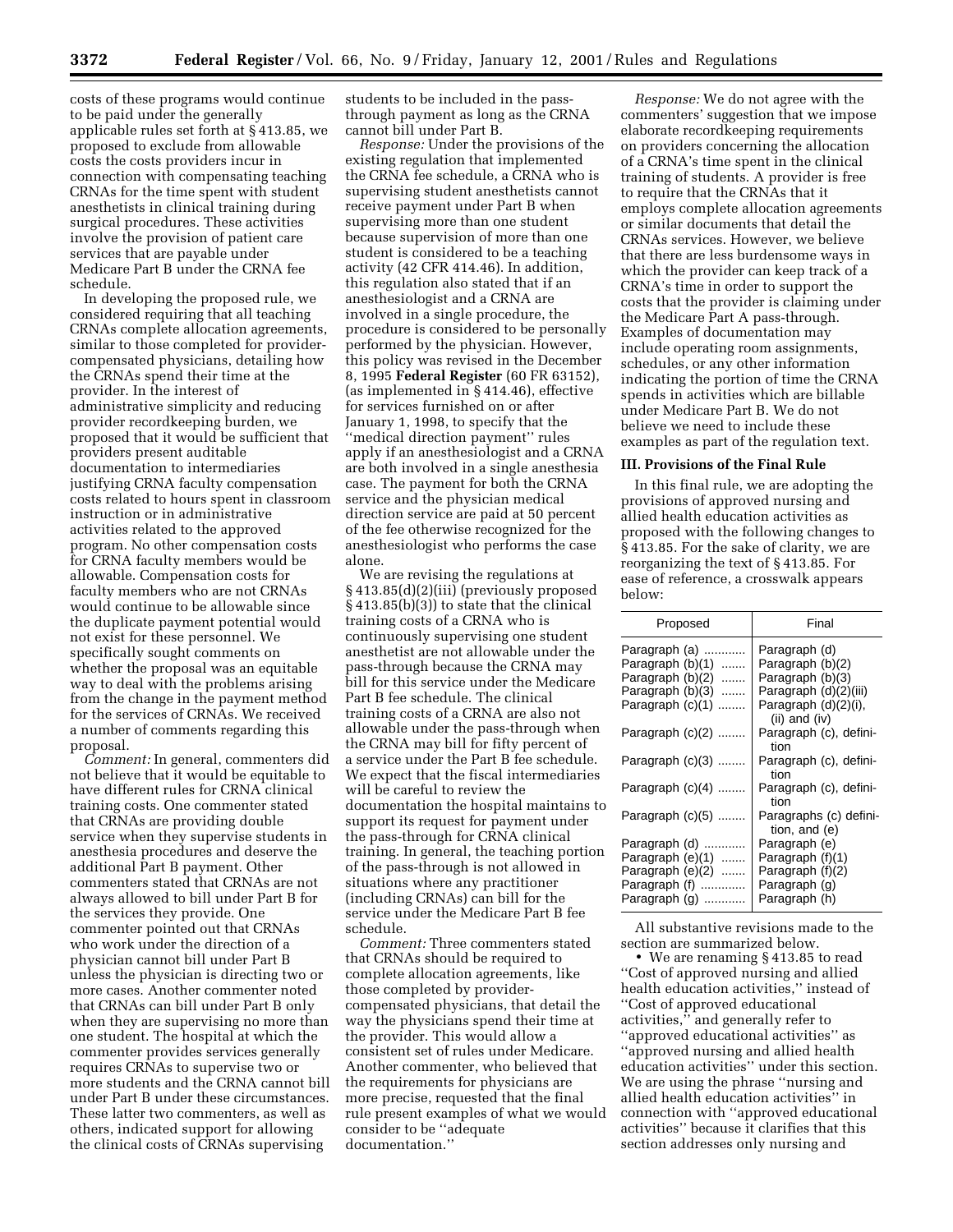allied health education activities, and no other types of educational activities, such as graduate medical education.

• We are revising paragraphs (c) and (e) to reflect our clarification in policy that, as part of a provider's requirements for receiving Medicare payment on a reasonable cost basis for the net costs of its nursing and allied health education activities, the activities must be recognized by a national approving body or State licensing organization.

• We are revising and reorganizing proposed § 413.85, and are making editorial revisions where necessary, to clarify our policy on approved nursing and allied health education activities. The reorganized editorial revisions do not reflect a change from the proposed policy on approved nursing and allied health education programs.

• We are redesignating the existing paragraph (h) of § 413.85 as § 422.270 (with appropriate revision of the paragraph codes) because paragraph (h) more properly belongs in the Medicare+Choice sections of the Medicare regulation.

• We are revising paragraph (a) to include the statutory basis for implementing this policy on nursing and allied health education programs.

• We are revising redesignated paragraph (g)(2)(i) to clarify the meaning of ''on the premises of the provider.''

• We are revising redesignated paragraph (d)(2)(iii) to provide that the clinical training costs of CRNAs who are medically directing student anesthetists are not allowable under the pass through if the CRNA may bill for the services under the Part B fee schedule.

• We are revising redesignated paragraph (h) to clarify those costs that are allowable as normal operating costs.

• We are revising one of the criteria for identifying programs operated by a provider to indicate that the provider must provide and control both classroom instruction and clinical training ''where the classroom instruction is a requirement for program completion.'' In addition, we are further revising this criterion that it is subject to the parenthetical sentence in paragraph (f)(1)(ii) of this final rule.

#### **IV. Regulatory Impact Analysis**

We have examined the impacts of this rule as required by Executive Order 12866 and the Regulatory Flexibility Act (RFA) (Public Law 96–354). Executive Order 12866 directs agencies to assess all costs and benefits of available regulatory alternatives and, if regulation is necessary, to select regulatory approaches that maximize net benefits (including potential economic, environmental, public health and safety

effects, distributive impacts, and equity). A regulatory impact analysis (RIA) must be prepared for major rules with economically significant effects (\$100 million or more annually).

We generally prepare a regulatory flexibility analysis that is consistent with the Regulatory Flexibility Act (RFA) (5 U.S.C. 601 through 612) unless we certify that a final rule will not have a significant impact on a substantial number of small entities. For purposes of the RFA, all providers are treated as small entities.

In general, the provisions that are set forth in this final rule conform the regulations to the statute and to our existing policy as set forth in the Provider Reimbursement Manual and other instructions. These provisions have no impact on those providers that operate their own nursing and allied health education program. We note, however that section 6205(b)(1) of Public Law 101–239 imposed a moratorium for the period on or after December 19, 1989, and before October 1, 1990, on the recoupment of overpayments attributable to a determination by a provider's intermediary that costs claimed by a provider for the operation of a school of nursing or allied health are not eligible for payment on a reasonable cost basis. The basis for this determination is generally that a neighboring or related college or university, not the hospital, is the operator of the program.

As discussed earlier in this preamble, some hospitals that do not operate their own nursing and allied health education programs received overpayments for nursing and allied health education costs for cost reporting periods beginning on or after October 1, 1983 and ending before October 1, 1990. However, we were prohibited from collecting these overpayments and were required to refund previously collected overpayments under section 4004(b)(3) of Public Law 101–508. The statute did not substantially alter payments to hospitals that did not operate their own programs prior to Public Law 101–508. Sections 4004(b)(1) and (2) of Public Law 101–508 required the Secretary to continue making pass-through payments to these hospitals for the clinical training costs of nursing and allied health education programs. Funding for nursing and allied health education for these hospitals has only been affected to the extent that prior overpayments included payment for classroom education which are not provided for under Public Law 101–508. If Medicare had not made pass-through payments hospitals prior to Public Law 101–508 for programs they do not operate, there

would have been no subsequent passthrough payment under OBRA 1990 for any of these nursing and allied health programs. Thus, relative to Medicare's policy prior to enactment of Public Law 101–508, Public Law 101–508 substantially benefited a small number of hospitals that do not operate their own programs.

Although we have data on Medicare's expenditures for nursing and allied health education both before and after enactment of Public Law 101–508, we do not have data broken down on the respective shares accounted for by provider and nonprovider-operated programs. For this reason, we cannot make an accurate estimate of the impact of Public Law 101–508 and this final rule on payment for nursing and allied health education. However, we note that this provision only affected a small number of hospitals with existing nonprovider-operated programs.

Section 1102(b) of the Act requires us to prepare a regulatory impact analysis if a final rule will have significant impact on the operations of a substantial number of small rural hospitals. Such an analysis must conform to the provisions of section 603 of the RFA. For purposes of section 1102(b) of the Act, we define a small rural hospital as a hospital that is located outside of a Metropolitan Statistical Area (MSA) and has fewer than 50 beds. We are not preparing a rural impact statement, since we have determined, and certify, that this final rule will not have a significant economic impact on the operations of a substantial number of small rural hospitals.

We have reviewed this final rule under the threshold criteria of Executive Order 13132, Federalism, and have determined that the final rule will not have any negative impact on the rights, roles, and responsibilities of State, local, or tribal governments.

Section 202 of the Unfunded Mandates Reform Act of 1995 also requires that agencies assess anticipated costs and benefits before issuing any rule that may result in an expenditure in any one year by State, local or tribal governments, in the aggregate, or by the private sector, of \$100 million. This final rule does not mandate any requirements for State, local, or tribal governments.

In accordance with the provisions of Executive Order 12866, this final rule was reviewed by the Office of Management and Budget.

#### **V. Information Collection Requirements**

Under the Paperwork Reduction Act of 1995, we are required to provide 60 day notice in the **Federal Register** and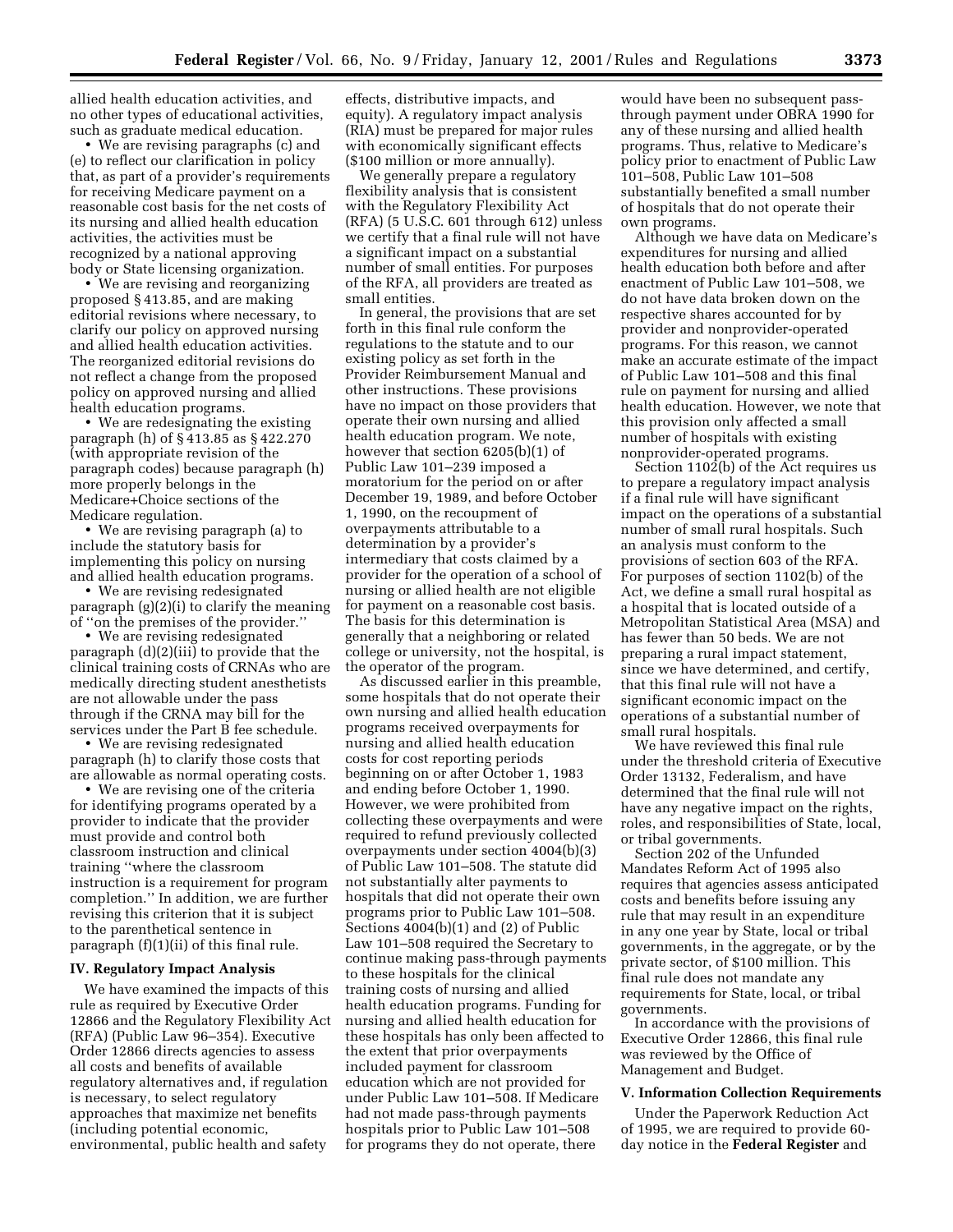solicit public comment before a collection of information requirement is submitted to the Office of Management and Budget (OMB) for review and approval. In order to fairly evaluate whether an information collection should be approved by OMB, section 3506(c)(2)(A) of the Paperwork Reduction Act of 1995 requires that we solicit comment on the following issues:

• The need for the information collection and its usefulness in carrying out the proper functions of our agency.

• The accuracy of our estimate of the information collection burden.

• The quality, utility, and clarity of the information to be collected.

• Recommendations to minimize the information collection burden on the affected public, including automated collection techniques.

In this final rule, § 413.85(e) requires that, in order for an activity to be considered an approved nursing and allied health education activity, the activity must be recognized by a national approving body or State licensing authority (in addition to meeting the other requirements listed in paragraph (d)(1) of this section). For example, such national accrediting bodies include, but are not limited to, the Commission on Accreditation of Allied Health Education Programs, the National League of Nursing Accrediting Commission, the Association for Clinical Pastoral Education, Inc., and the American Dietetic Association. The burden associated with this requirement is the time necessary for the provider to maintain documentation demonstrating that this requirement has been met. We estimate that 1,400 providers will be required to maintain documentation and that it will take each organization 5 minutes on an annual basis to maintain the documentation, for a total burden of 117 hours.

We have submitted a copy of this final rule to OMB for its review of the information collection requirement in § 413.85(e). Compliance with this requirement is not required until it has been approved by OMB.

#### **List of Subjects**

#### *42 CFR Part 413*

Health facilities, Kidney diseases, Medicare, Reporting and record-keeping requirements.

#### *42 CFR Part 422*

Health maintenance organizations (HMO), Medicare+Choice, Provider sponsored organizations (PSO).

42 CFR Chapter IV is amended as set forth below:

#### **PART 413—PRINCIPLES OF REASONABLE COST REIMBURSEMENT; PAYMENT FOR END-STAGE RENAL DISEASE SERVICES; OPTIONAL PROSPECTIVELY DETERMINED PAYMENT RATES FOR SKILLED NURSING FACILITIES**

A. Part 413 is amended as follows: 1. The authority citation for part 413 continues to read as follows:

**Authority:** Secs. 1102, 1812(d), 1814(b), 1815, 1833(a), (i), and (n), 1861(v), 1871, 1881, 1883, and 1886 of the Social Security Act (42 U.S.C. 1302, 1395f(b), 1395g, 1395l, 1395l(a), (i), and (n), 1395x(v), 1395hh, 1395rr, 1395tt, and 1395ww).

2. In § 413.85, the section heading is revised, paragraph (h) is redesignated as a new § 422.270, and the remainder of the section is revised to read as follows:

#### **§ 413.85 Cost of approved nursing and allied health education activities.**

(a) *Statutory basis.* This section implements section  $1861(v)(1)(A)$  of the Act and section 4004(b) of the Omnibus Budget Reconciliation Act of 1990 (Public Law 101–508) by establishing the methodology for Medicare payment of the costs of approved nursing and allied health education activities.

(b) *Scope.* (1) This section sets forth the rules for determining Medicare payments to hospitals for the costs of nursing and allied health education activities.

(2) This section does not address Medicare payments for the direct and indirect costs of graduate medical education (that is, approved residency programs in medicine, osteopathy, dentistry, and podiatry). Medicare payment for these costs is determined as provided in § 412.105 of this subchapter and § 413.86.

(3) The rules under this section do not apply to activities that are specified in paragraph (h) of this section and identified as normal operating costs.

(c) *Definitions.* For purposes of this section, the following definitions apply:

*Approved educational activities* means formally organized or planned programs of study of the type that:

(1) Are operated by providers as specified in paragraph (f) of this section;

(2) Enhance the quality of inpatient care at the provider; and

(3) Meet the requirements of paragraph (e) of this section for State licensure or accreditation.

*Classroom instruction costs* are those costs associated with formal, didactic instruction on a specific topic or subject in a class that meets at regular, scheduled intervals over a specific time period (for example, semester or

quarter), and for which a student receives a grade.

*Clinical training costs* means costs of training for the acquisition and use of the skills of a nursing or allied health profession or trade in the actual environment in which these skills will be used by the student upon graduation. Clinical training may involve occasional or periodic meetings to discuss or analyze cases, critique performance, or discuss specific skills or techniques; it involves no classroom instruction.

*Community support* means funding that is provided by the community and generally includes all non-Medicare sources of funding (other than payments made for furnishing services to individual patients), including State and local government appropriations. Community support does not include grants, gifts, and endowments of the kind that are not to be offset in accordance with section 1134 of the Act.

*Redistribution of costs* means an attempt by a provider to increase the amount, or to expand the types, of the costs of educational activities that are allowed for Medicare payment purposes by claiming costs that previously were not claimed by the provider and were considered costs of an educational institution. For example, costs for a school of nursing or allied health education or a medical school that were incurred by an educational institution and were not allowable to the provider in its prospective payment or rate-ofincrease limit base year cost report, or graduate medical education per resident amount calculated under § 413.86, are not allowable costs in subsequent fiscal years.

(d) *General payment rules.* (1) Payment for a provider's net cost of nursing and allied health education activities is determined on a reasonable cost basis, subject to the following conditions and limitations:

(i) An approved educational activity— (A) Is recognized by a national

approving body or State licensing authority as specified in paragraph (e) of this section;

(B) Meets the criteria specified in paragraph (f) of this section for identification as an operator of an approved education program.

(C) Enhances the quality of inpatient care at the provider.

(ii) The cost for certain nonprovideroperated programs are reimbursable on a reasonable cost basis if the programs meet the criteria specified in paragraph (g)(2) of this section.

(2) *Determination of net cost.* (i) Subject to the provisions of paragraph (d)(2)(iii) of this section, the net cost of approved educational activities is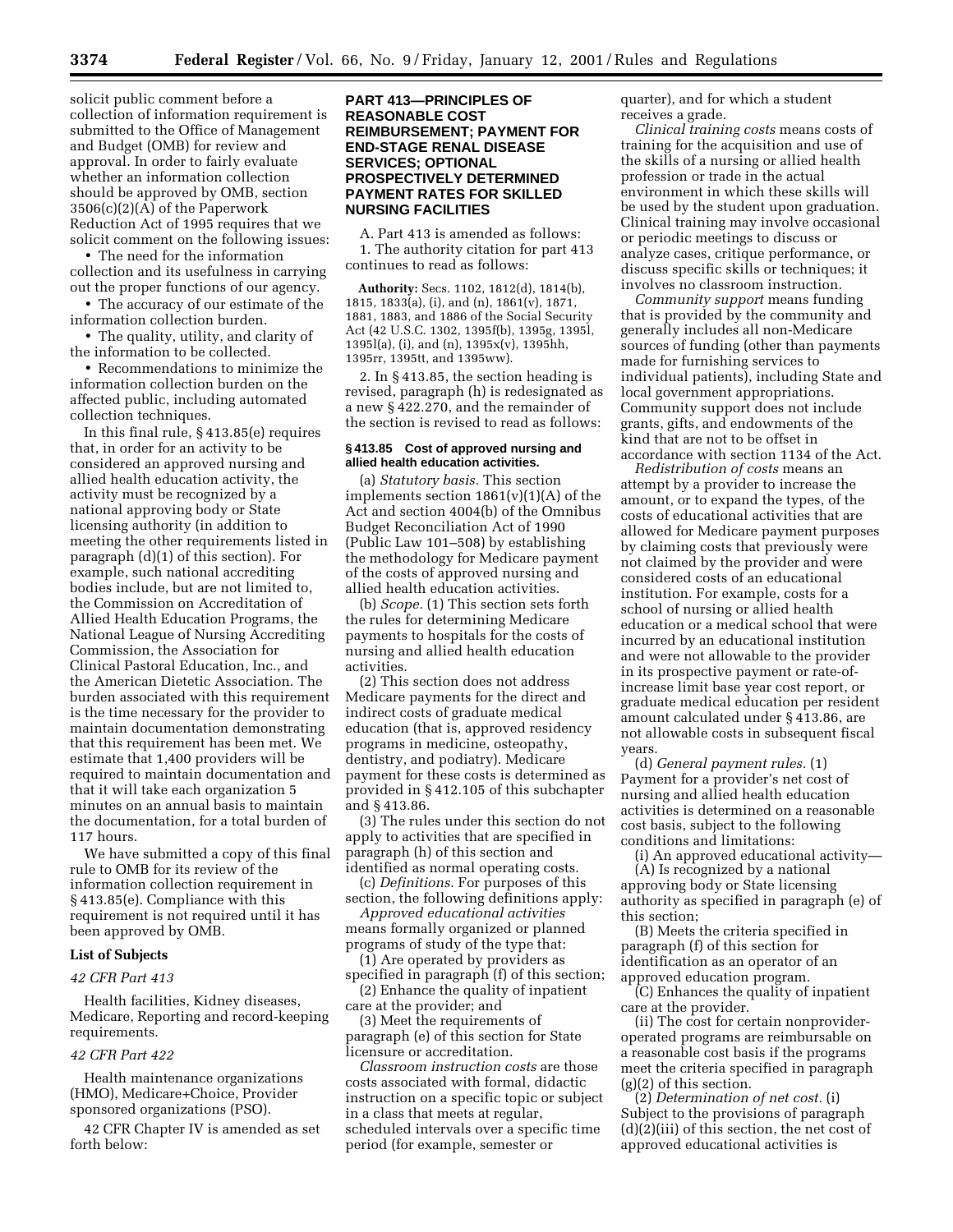determined by deducting the revenues that a provider receives from tuition and student fees from the provider's total allowable educational costs that are directly related to approved educational activities.

(ii) A provider's total allowable educational costs are those costs incurred by the provider for trainee stipends, compensation of teachers, and other costs of the activities as determined under the Medicare costfinding principles in § 413.24. These costs do not include patient care costs, costs incurred by a related organization, or costs that constitute a redistribution of costs from an educational institution to a provider or costs that have been or are currently being provided through community support.

(iii) The net costs of approved certified registered nurse anesthetist (CRNA) education programs that are determined on a reasonable cost basis are subject to the additional condition that allowable compensation costs for faculty members who are CRNAs are limited to the compensation costs for administrative activities related to the educational program, the compensation costs directly related to hours spent in classroom instruction, and the costs related to the clinical training of students for which the CRNA may not receive payment under the CRNA fee schedule. No pass-through compensation costs are allowable for the time a CRNA spends in the clinical training of a student anesthetist during a surgical procedure in the operating room for which the CRNA may receive payment under the CRNA fee schedule. As specified at § 414.46 of this chapter, if the CRNA continuously supervises the services of a single student nurse anesthetist, or where the medical direction rules allow a CRNA to bill for the service, payment can be made under the CRNA fee schedule.

(iv) Net costs are subject to apportionment for Medicare utilization as described in § 413.50.

(e) *Approved nursing and allied health education programs.* HCFA will consider an activity an approved nursing and allied health education program if the program is a planned program of study that is licensed by State law, or if licensing is not required, is accredited by the recognized national professional organization for the particular activity. Such national accrediting bodies include, but are not limited to, the Commission on Accreditation of Allied Health Education Programs, the National League of Nursing Accrediting Commission, the Association for

Clinical Pastoral Education Inc., and the American Dietetic Association.

(f) *Criteria for identifying programs operated by a provider.* (1) Except as provided in paragraph (f)(2) of this section, for cost reporting periods beginning on or after October 1, 1983, in order to be considered the operator of an approved nursing or allied health education program, a provider must meet all of the following requirements:

(i) Directly incur the training costs. (ii) Have direct control of the program curriculum. (A provider may enter into an agreement with an educational institution to furnish basic academic courses required for completion of the program, but the provider must provide all of the courses relating to the theory and practice of the nursing or allied health profession involved that are required for the degree, diploma, or certificate awarded at the completion of the program.)

(iii) Control the administration of the program, including collection of tuition (where applicable), control the maintenance of payroll records of teaching staff or students, or both (where applicable), and be responsible for day-to-day program operation. (A provider may contract with another entity to perform some administrative functions, but the provider must maintain control over all aspects of the contracted functions.)

(iv) Employ the teaching staff. (v) Provide and control both classroom instruction and clinical training (where classroom instruction is a requirement for program completion), subject to the parenthetical sentence in paragraph  $(f)(1)(ii)$  of this section.

(2) Absent evidence to the contrary, the provider that issues the degree, diploma, or other certificate upon successful completion of an approved education program is assumed to meet all of the criteria set forth in paragraph (f)(1) of this section and to be the operator of the program.

(g) *Payment for certain nonprovideroperated programs.* (1) *Payment rule.* Costs incurred by a provider, or by an educational institution that is related to the provider by common ownership or control (that is, a related organization as defined in § 413.17(b)), for the clinical training of students enrolled in an approved nursing or allied health education program that is not operated by the provider, are paid on a reasonable cost basis if the conditions specified in paragraph (g)(2) of this section are met.

(2) *Criteria for identification of nonprovider-operated education programs.* Payment for the incurred costs of educational activities identified in paragraph (g)(1) of this section will be made if the following conditions are met:

(i) The clinical training must occur on the premises of the provider, that is, in the hospital itself or in the physical area immediately adjacent to the provider's main buildings, or in other areas and structures that are not strictly contiguous to the main buildings but are located within 250 yards of the main buildings.

(ii) The provider must have claimed and been paid for clinical training costs on a reasonable cost basis during the most recent cost reporting period that ended on or before October 1, 1989. This condition is met if a notice of program reimbursement (NPR) was issued for that cost reporting period by November 5, 1990, and the clinical training costs were included as passthrough costs. If an NPR was not issued by that date, or an NPR was issued but did not treat the clinical training costs as pass-through costs, the condition is met if—

(A) The intermediary included the clinical training costs in the allowable costs used to determine the interim rate for the most recent cost reporting period ending on or before October 1, 1989; or

(B) The provider claimed the clinical training costs as pass-through costs when the cost report for the most recent cost reporting period ending on or before October 1, 1989, was initially submitted.

(iii) In any cost reporting period, the percentage of total allowable provider cost attributable to allowable clinical training cost does not exceed the percentage of total cost for clinical training in the provider's most recent cost reporting period ending on or before October 1, 1989.

(iv) The students in the educational program must provide a benefit to the provider through the provision of clinical services to patients of the provider.

(v) The clinical training costs must be incurred by the provider or by an educational institution related to the provider by common control or ownership as defined in § 413.17(b) (''*Cost to related organizations.*'') Costs incurred by a third-party, regardless of its relationship to either the provider or the educational institution, are not allowed.

(vi) The costs incurred by a provider does not exceed the costs the provider would have incurred if it was the sole operator of the program.

(h) *Cost of educational activities treated as normal operating costs.* The costs of the following educational activities incurred by a provider but not